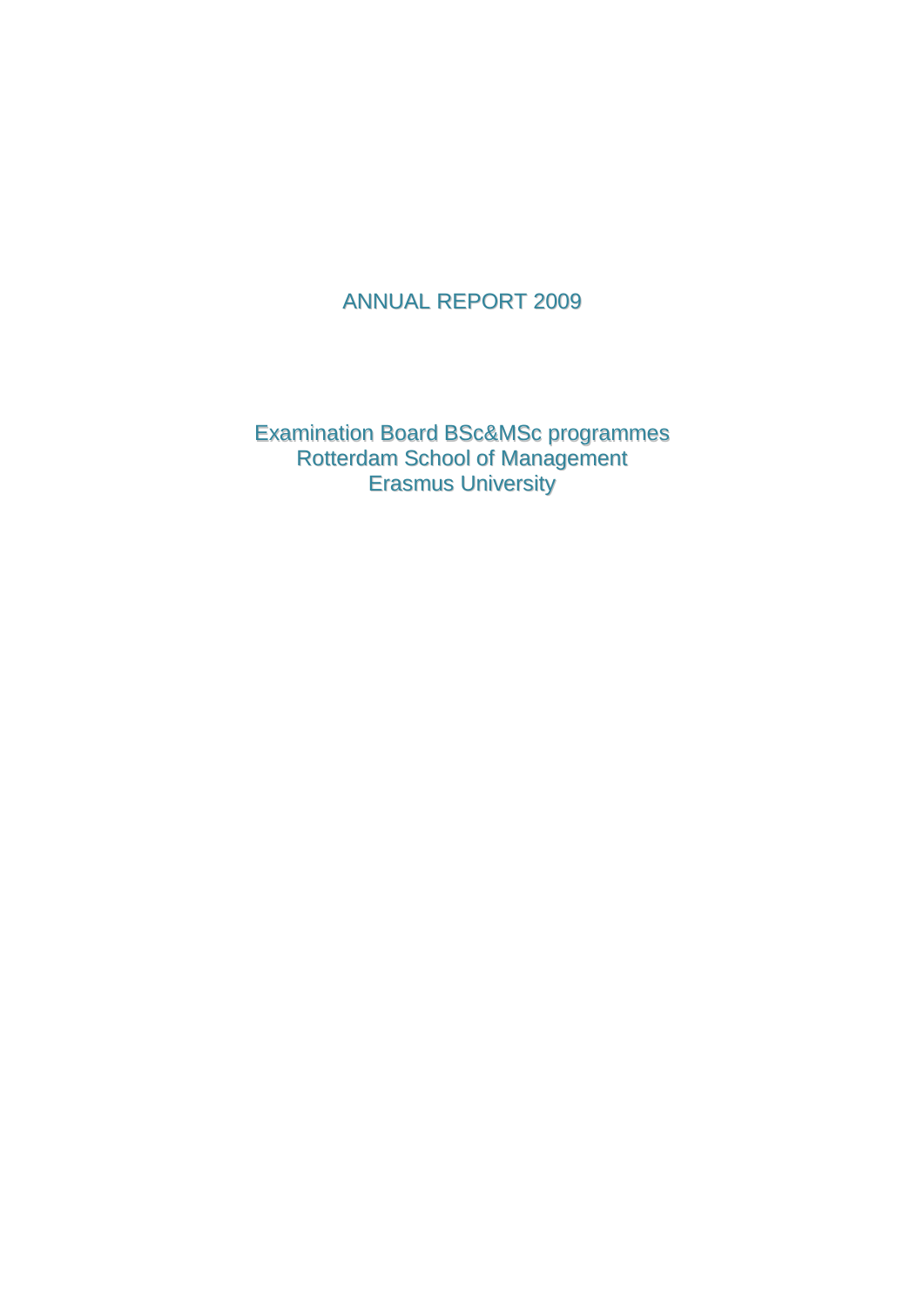# **Table of contents**

| 1. |                                                                                                                           |  |
|----|---------------------------------------------------------------------------------------------------------------------------|--|
| 2. |                                                                                                                           |  |
|    |                                                                                                                           |  |
|    |                                                                                                                           |  |
|    |                                                                                                                           |  |
|    |                                                                                                                           |  |
| 3. |                                                                                                                           |  |
|    |                                                                                                                           |  |
|    | a.                                                                                                                        |  |
|    | b.                                                                                                                        |  |
|    | Quality assurance of testing and examinations: an integral testing policy 7<br>c.                                         |  |
|    |                                                                                                                           |  |
|    |                                                                                                                           |  |
|    |                                                                                                                           |  |
|    |                                                                                                                           |  |
|    | d.                                                                                                                        |  |
|    | e.                                                                                                                        |  |
|    | f.                                                                                                                        |  |
|    |                                                                                                                           |  |
|    |                                                                                                                           |  |
|    | a.                                                                                                                        |  |
|    | b.                                                                                                                        |  |
|    | c.                                                                                                                        |  |
|    | d.                                                                                                                        |  |
|    |                                                                                                                           |  |
|    | a.                                                                                                                        |  |
|    | b.                                                                                                                        |  |
|    | c.                                                                                                                        |  |
| 4. |                                                                                                                           |  |
| 5. |                                                                                                                           |  |
|    |                                                                                                                           |  |
|    | Appendix C. Report of advice to the Dean regarding tuition fee waivers 20                                                 |  |
|    | © Examination Board BSc & MSc programmes,<br>Rotterdam School of Management, Erasmus University,<br>Rotterdam, March 2010 |  |

Editor

Ms C.M. Dirks - van den Broek LL M Secretary Examination Board BSc & MSc programmes<br>Rotterdam School of Management Erasmus University<br>Burg. Oudlaan 50, room T5-41 PO box 1738 3000 DR Rotterdam tel.: 010-4081895/2743 e-mail: EB@rsm.nl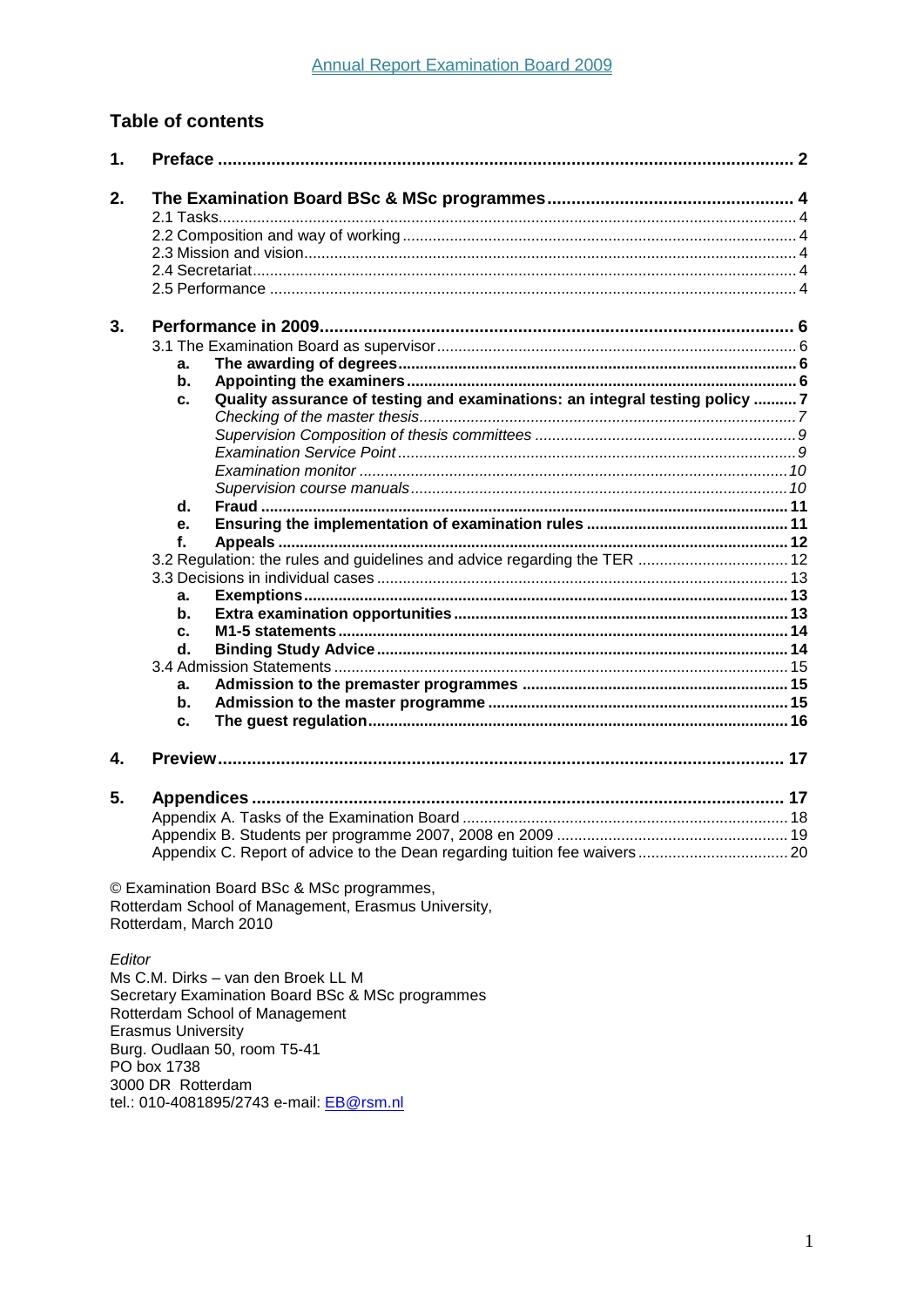# <span id="page-2-0"></span>**1. Preface**

I am pleased to present you with the fourth annual report of the Examination Board, in which we elaborate on the implementation and execution of our tasks. Following the bill 'strengthening control' of 18 December 2008<sup>1</sup> the Examination Board is legally obliged to submit an annual report to the Dean. It is expected that the amendment will enter into force on 1 September 2010.

Teachers and students still know the Examination Board primarily in the role of the body that grants exemptions or extra examination opportunities to students. However, the tasks of the Board are much broader. It is less known, for example, that the core task of the Examination Board is ensuring the quality of the examinations. In the aforementioned bill 'strengthening control' this task is defined explicitly for the first time<sup>2</sup>.

Another key task of the Examination Board is to establish in an objective and professional manner, whether a student meets the requirements of the OER (teaching and examination regulations) with regard to knowledge, insight and skills needed to obtain a degree<sup>3</sup>. In short, the Examination Board must be able to guarantee public trust in the certificate. In 2009, the Examination Board has therefore paid extra attention to the graduation process by means of the *excellence check* and *sampled monitoring*. This report describes our findings so far.

The annual report shows that some issues certainly require further attention: the way in which the examination monitor is carried out, as well as the *cum laude* rewards, and the procedure and composition of the thesis committees.

It is our hope that the annual report will contribute to the understanding and discussion of what an Examination Board actually does and should do. The Examination Board is not merely there for granting exemptions or extra examination opportunities; we want to shed the image to be there 'primarily for the students' because this conflicts with our objective supervisory tasks.

This report is organized as follows: first you will be introduced to the tasks, composition, procedures, mission and vision of the Examination Board. Then we will report on the implementation of the key tasks in 2009, to end with a *preview* of newly set beacons.

I invite you to take note of our annual report. Should you have any queries or remarks, then please do not hesitate to let us know at [eb@rsm.nl.](mailto:eb@rsm.nl)

With warm regards.

Prof dr ing Teun W Hardjono Chairman

March 2010

 $\overline{a}$ 

 $\frac{1}{1}$ Wet versterking besturing

 $\frac{3}{2}$ Article 7.12 b, paragraph 1 sub a. Article 7.12 b, paragraph 1 sub a.

<sup>3</sup> 3 Article 7.12, paragraph 2. Article 7.12, paragraph 2.

<sup>4</sup> See for example the ´Rules and Guidelines' and the policy document ´*Policy on Quality Assurance Of Examinations and*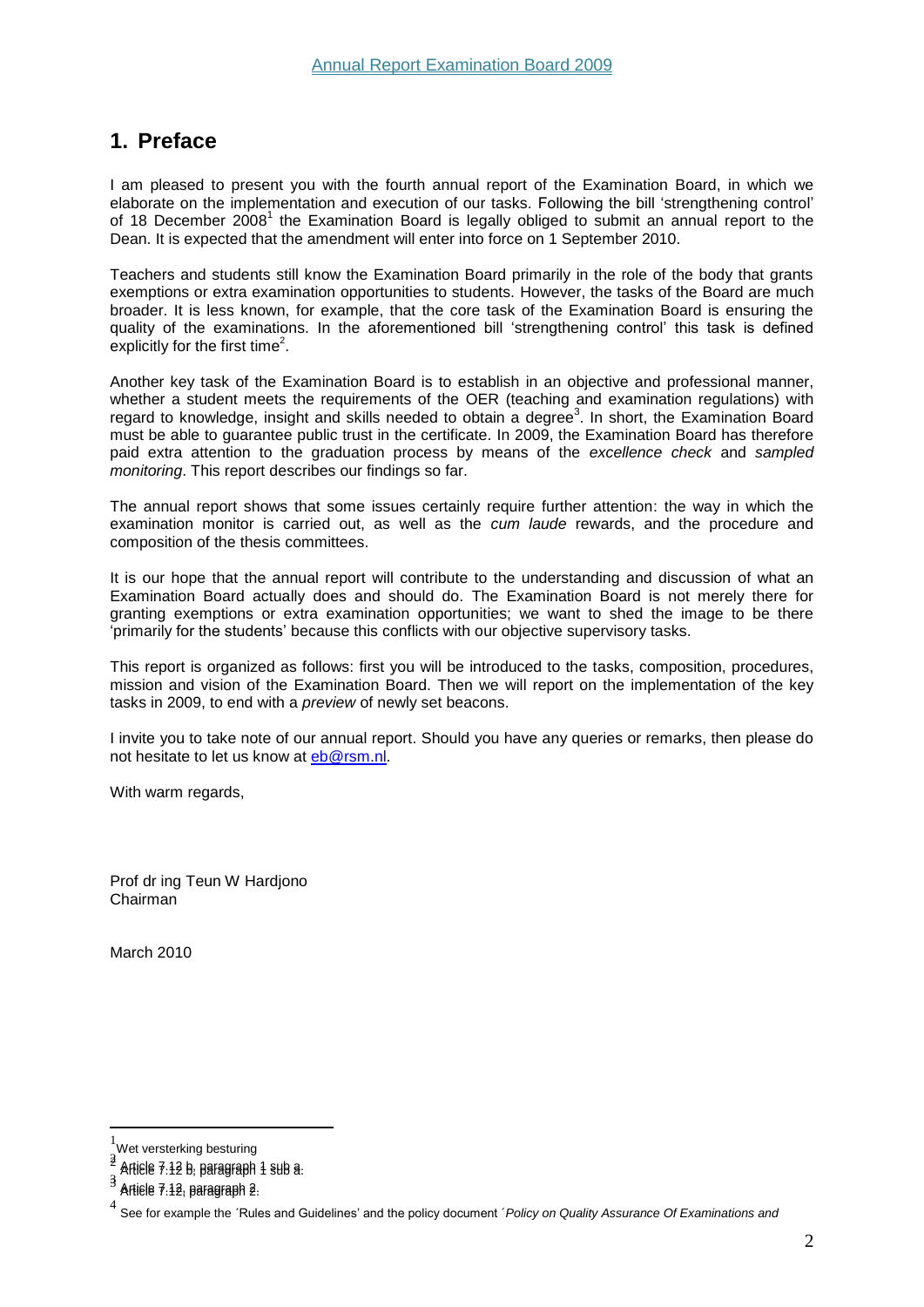| <b>Members</b>                     | portfolio                                                                                              |
|------------------------------------|--------------------------------------------------------------------------------------------------------|
| prof.dr.ing. T.W. Hardjono (chair) | Awarding certificates, admission statements, binding study<br>advice BScIBA                            |
| prof.dr. P.P.M.A.R. Heugens        | MPhil, excellence check for all programmes                                                             |
| dr. R. Kuik                        | MScBA including the General Management programme,<br>sampled monitoring, master electives, internships |
| dr. J. van Rekom                   | BScBA year 2 and 3, bachelor minors, examinations monitor,<br>fraud                                    |
| ir. A.J. Roodink                   | PTO (Part time MScBA programme)                                                                        |
| drs. W.M.J. Schauten               | BScBA year 1, admission premaster programmes, binding<br>study advices BScBA, fraud                    |
| vacancy                            | <b>BScIBA</b>                                                                                          |

| <b>Secretariat</b>                     | portfolio                                                                          |
|----------------------------------------|------------------------------------------------------------------------------------|
| C.M. Dirks-van den Broek LLM (0,6 fte) | Official secretary and head of the secretariat                                     |
| I.M. van Essen LLM (0,8 fte)           | Deputy secretary for the BScIBA- and MScIM programmes                              |
| drs. A.M. Schey $(0,4$ fte)            | Deputy secretary; admission statements; tuition fee waivers;<br>EC-meetings; fraud |
| drs. A.I.S. Accord $(1,0$ fte)         | General secretary                                                                  |
| G.M. den Bakker (0,4 fte)              | Secretary for BA-programme, exemptions                                             |
| drs. I.T.T. Przewoźna (0,7 fte)        | Secretary for IBA-, MPhil- and MScIM programmes                                    |
| drs. A.W.M. Berndsen (1,0 fte)         | Administer admission premaster programmes; examination<br>monitor                  |

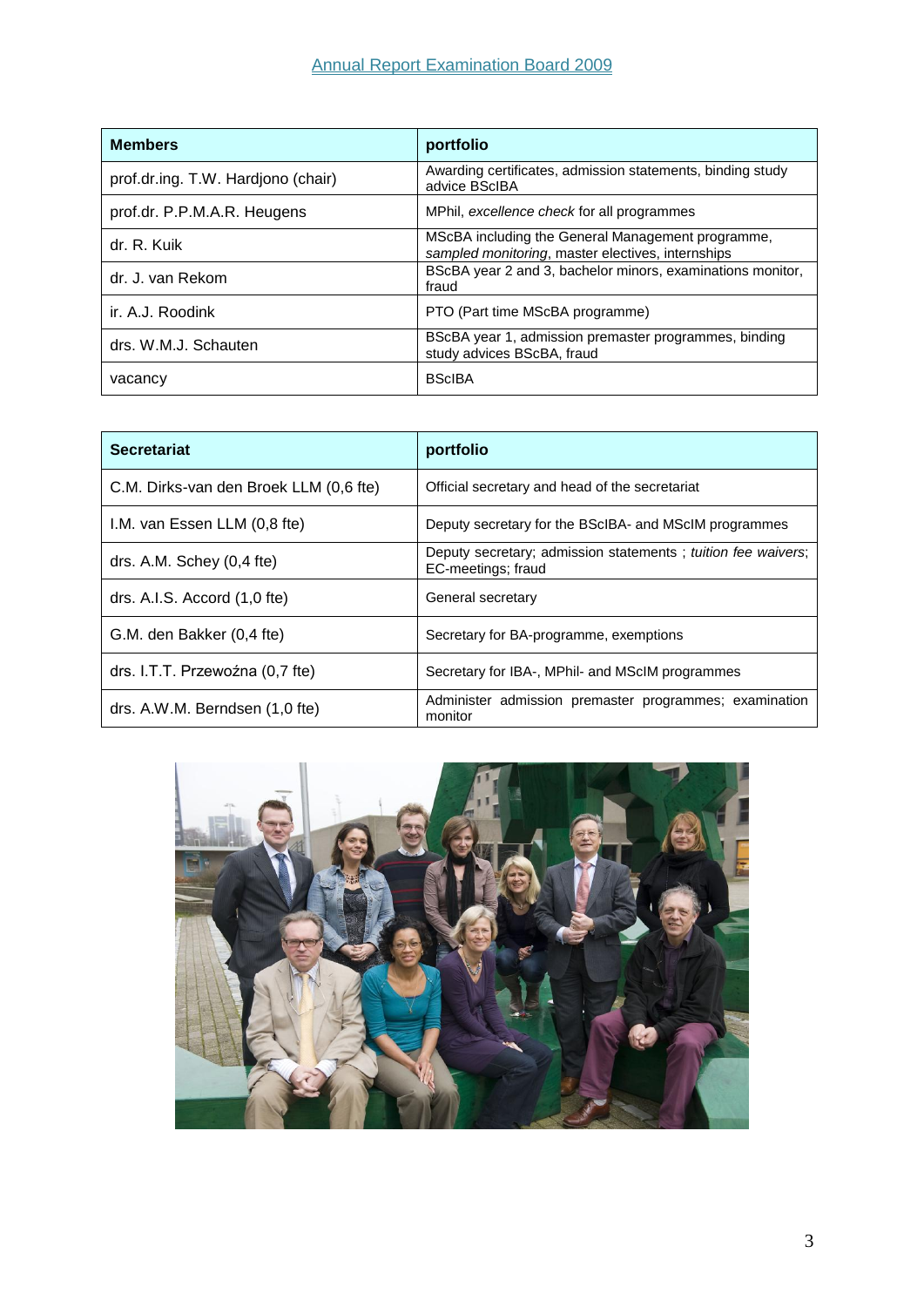# <span id="page-4-0"></span>**2. The Examination Board BSc & MSc programmes**

## <span id="page-4-1"></span>**2.1 Tasks**

The Examination Board has a broad range of different tasks with regard to the examinations. The tasks of the Examination Boards are based on the Higher Education and Scientific Research Act (*Wet op het hoger onderwijs en wetenschappelijk onderzoek- WHW*). A summary of the Board's tasks can be found in appendix A.:

The Examination Board has been appointed by the Dean on behalf of the BSc- and MSc-programmes funded by the government. Appendix B. shows the BSc- and MSc-programmes concerned and the amount of students per programme; nearly 7000.

## <span id="page-4-2"></span>**2.2 Composition and way of working**

The Examination Board consists of seven members of the faculty. The members are appointed by the Dean. The Examination Board collectively sets up rules and policy. The Examination Board as a whole meets once a month. Each member has his own portfolio. As portfolio manager a Board member is responsible for taking care of the daily matters regarding his portfolio.

The portfolios are primarily divided on the basis of the educational programmes. Furthermore, tasks not related to an educational programme such as the quality control policy and the fraud prevention policy are added to a few portfolios.

## <span id="page-4-3"></span>**2.3 Mission and vision**

The Examination has been commissioned by the legislator to monitor the ways of testing and examining of the programmes. The Examination Board is doing this independently. Core task of the Examination is to ensure the civil effect of the certificates. To this end, the Examination Board draws up rules and policies4. The Board is inspired by the following core values: professionalism, academic freedom, fair play, continuous improvement. These values are explained in the paper 'Integrated testing policy.

## <span id="page-4-4"></span>**2.4 Secretariat**

The Examination Board is supported by the secretariat. The secretariat prepares the meetings and the decision making of the Board and implements the decisions. Within the secretariat the tasks are mutually divided, see aforementioned scheme.

In 2008 drs. A.W.M. Berndsen was assigned to the secretariat of the Examination Board in order to administer the admission of premaster students and to prepare the examinations monitor.

## <span id="page-4-5"></span>**2.5 Performance**

 $\overline{a}$ 

On the next page the chart shows the performance highlights of the Examination Board over the year 2009. In the next paragraphs a brief comment is given on the various tasks.

<sup>4</sup> See for example the ´Rules and Guidelines' and the policy document ´*Policy on Quality Assurance Of Examinations and Assessments´* d.d. 12 February 2008.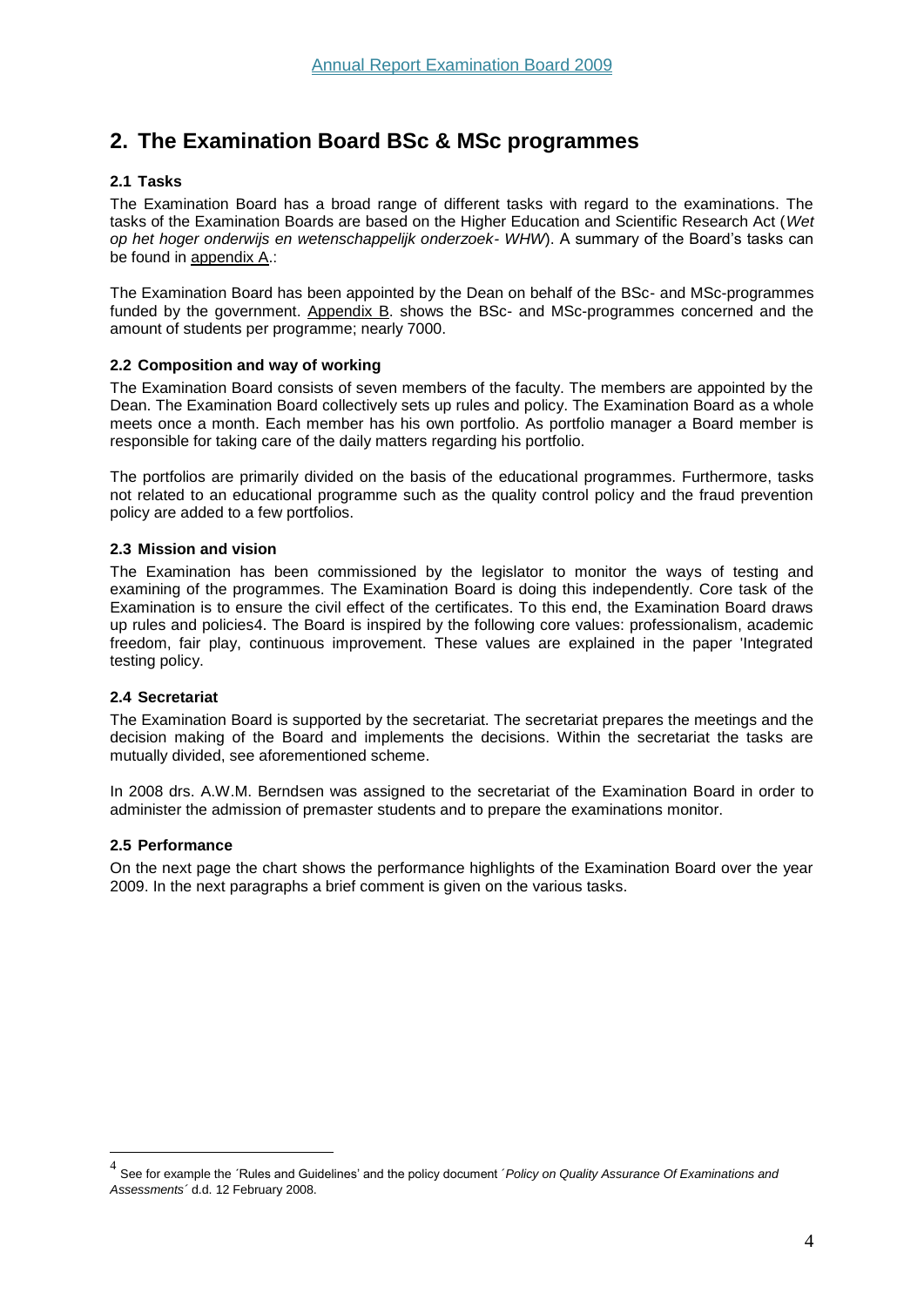|                                                        | 2006           | 2007           | 2008             | 2009           |
|--------------------------------------------------------|----------------|----------------|------------------|----------------|
| <b>Meetings</b>                                        |                |                |                  |                |
| Plenary meetings of the Examination Board:             | 10             | 10             | $\boldsymbol{9}$ | 9              |
| Meetings of the chairmen of all EUR Examination Boards | 4              | 3              | 3                | 3              |
| Degrees awarded                                        |                |                |                  |                |
| <b>BScBA</b>                                           | 341            | 482            | 429              | 288            |
| <b>BScIBA</b>                                          | 214            | 180            | 250              | 248            |
| <b>MScBA</b>                                           | 850            | 813            | 902              | 1022           |
| MScBA Double degree                                    |                | $\overline{2}$ | 14               | $\overline{7}$ |
| <b>MScIBA</b>                                          | 44             | 43             | 26               | na             |
| <b>MScIM</b>                                           |                |                | 28               | 48             |
| <b>PTO</b>                                             | 77             | 82             | 88               | 119            |
| drs. Business Administration                           |                | 80             | na               | na             |
| <b>MPhil</b>                                           |                | 10             | 3                | 7              |
| <b>Total</b>                                           | 1526           | 1692           | 1740             | 1739           |
| Examiners appointed                                    |                |                |                  |                |
| <b>Total</b>                                           |                |                | 157              | 143            |
| Fraud                                                  |                |                |                  |                |
| <b>BScBA</b>                                           | 58             | 40             | 33               | 28             |
| <b>BScIBA</b>                                          | 74             | 21             | 29               | 16             |
| <b>MScBA</b>                                           | $\overline{2}$ | 2              | 3                | $\overline{2}$ |
| <b>PTO</b>                                             |                |                | 4                | 3              |
| MScIBA/MScIM                                           | 3              | 0              | 0                | 0              |
| <b>MPhil</b>                                           |                |                | 1                | 0              |
| <b>Total</b>                                           | 137            | 63             | 70               | 49             |
| Incoming post (*)                                      |                |                |                  |                |
| BA (BSc/MSc)                                           | 1187           | 1158           | 1190             | 1081           |
| <b>IBA</b>                                             | 872            | 588            | 481              | 335            |
| <b>PTO</b>                                             |                | 32             | 36               | 29             |
| <b>MPhil</b>                                           |                | 34             | 20               | 18             |
| <b>Total</b>                                           | 2059           | 1812           | 1727             | 1463           |
| Outgoing post (*)                                      |                |                |                  |                |
| <b>BA</b>                                              | 1080           | 1225           | 933              | 766            |
| <b>IBA</b>                                             | 886            | 606            | 425              | 337            |
| <b>PTO</b>                                             |                | 33             | 40               | 32             |
| <b>MPhil</b>                                           |                | 34             | 20               | 18             |
| <b>Total</b>                                           | 1966           | 1898           | 1418             | 1153           |
| Appeals                                                |                |                |                  |                |
| BA                                                     | 21             | 27             | 17               | 29             |
| IBA                                                    | 67             | 45             | 34               | 17             |
| <b>Total</b>                                           | 88             | 72             | 51               | 46             |
| Admitted and subscribed premaster students             |                |                |                  |                |
| Dutch language                                         | 350            | 147            | 119              | 187            |
| English language                                       | 80             | 60             | 34               | 52             |
| Total                                                  | 430            | 207            | 153              | 239            |
| <b>Granted Admission Statements</b>                    |                |                |                  |                |
| MScBA internal transition bachelor studens             | 650            | 954            | 908              | 503            |
| MScBA external transition premaster students           |                |                |                  | 170            |
| MScBA intake external students                         |                | 144            | 100              | 141            |
| MScIBA (IM-CEMS)                                       | 50             | 53             | 51               | 23             |
| MScBA GM programme foundation year                     | 40             | 56             | 49               | 63             |
| MScBA GM programme specialization year                 | nvt            | 34             | 34               | 42             |
| <b>Total</b>                                           | 740            | 1241           | 1142             | 942            |

**\*** not included are the large scale standard decisions such as admission statements for transitional students, Interim study advice, binding study advice etc., or e-mails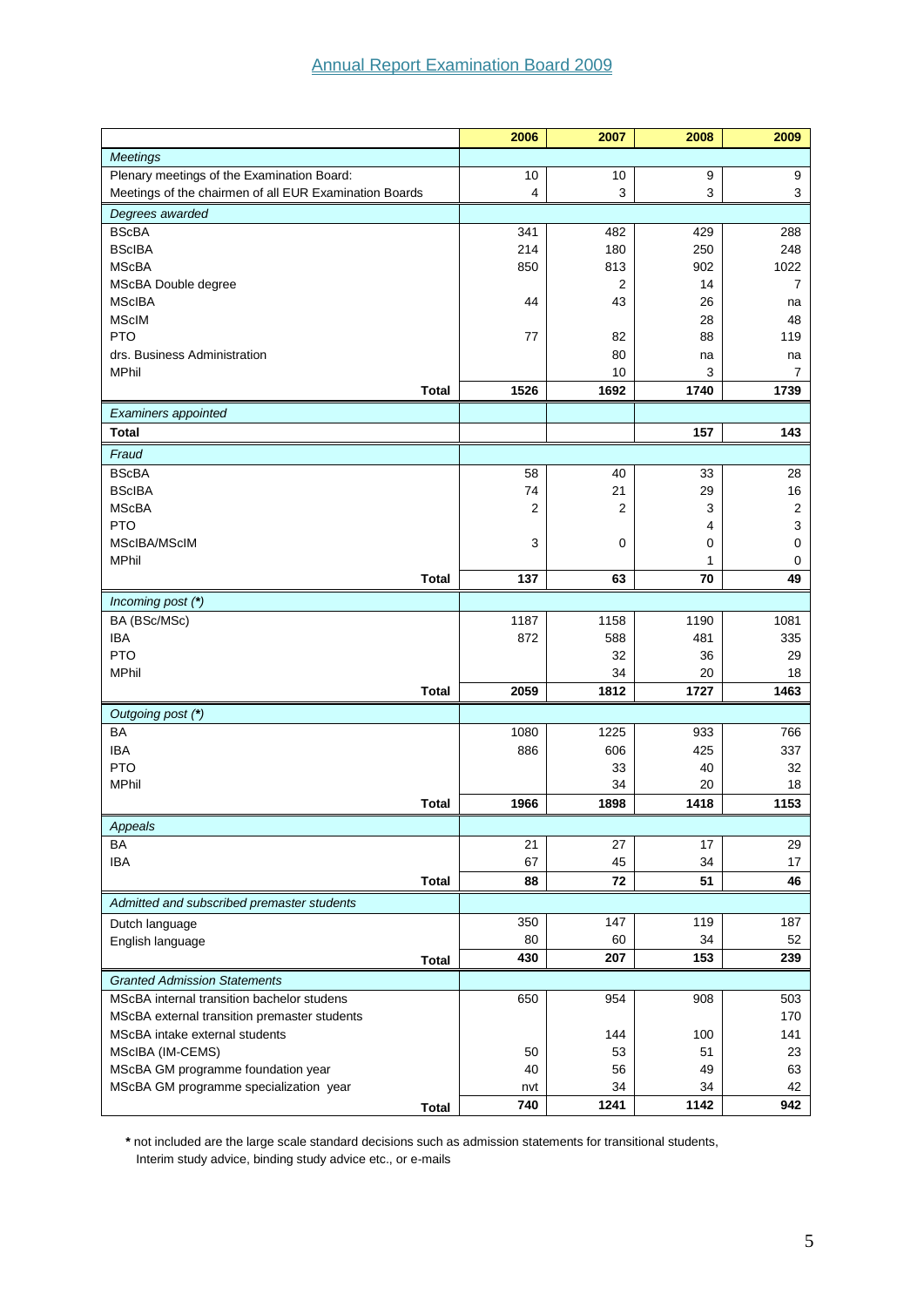# <span id="page-6-0"></span>**3. Performance in 2009**

## <span id="page-6-1"></span>*3.1The Examination Board as supervisor*

## <span id="page-6-2"></span>**a. The awarding of degrees**

According to law the Examination Board establishes whether a student meets the requirements set by the Teaching and Examination Regulations (TER) with regard to the knowledge, insight and skills necessary for acquiring the degree of bachelor or master**<sup>5</sup>** . As evidence that the requirements have been met a degree certificate is supplied. With the degree certificate a list of marks is supplied and also a diploma supplement. The chairman of the Examination Board signs these three documents. In 2009, the Examination Board presented **1739** degree certificates and the same number of lists of marks and diploma supplements.

Remarkably, the number of *cum laude* certificates varies considerably per degree programme, see table below. The differences between the Master Programmes within the MScBA degree programme are large as well, ranging from 3% in the number of certificates in the master programme *Accounting & Control* to 30% in the master programme *Global Business & Stakeholder Management*.

| Degrees awarded            | cum laude | %   |     |
|----------------------------|-----------|-----|-----|
| <b>BScBA</b>               | 288       | 7   | 2,4 |
| <b>BScIBA</b>              | 248       | 18  | 7,3 |
| <b>MScBA</b>               | 990       | 112 | 11  |
| MScBA/GM                   | 32        | 13  | 40  |
| <b>MScBA Double degree</b> |           | 2   | 29  |
| <b>MScIM</b>               | 48        | 18  | 38  |
| <b>PTO</b>                 | 119       | 6   | 5   |
| <b>MPhil</b>               |           | 4   | 57  |
| Totaal                     | 1739      | 180 | 10  |

Ensuring the civil effect of the degree certificate is part of the core task of the Examination Board. The quality assurance of the examinations and thereby the certificates is further elaborated upon in the integral testing policy. In paragraph C. this is further explained.

## <span id="page-6-3"></span>**b. Appointing the examiners**

The Examination Board appoints the examiners. In the Rules and Regulations the Examination Board has established that the members of the academic staff (professors and associate or assistant professors) are examiners for the teaching units for which they are responsible**<sup>6</sup>** . Other members of the academic personnel such as for example PhD students are therefore not 'automatically' examination authorised. If a PhD student or another expert from outside RSM wishes to set examinations and assessments the Examination Board must declare him examinations authorised. In the case that a PhD student is involved, the Examination Board will always seek advice from the relevant PhD supervisor.

In the case that an expert from outside RSM would like to be declared temporarily examination authorised for example to sit *once* in a thesis committee, then the Examination Board test whether the person in question fulfils in principle the demands required to be a member of the academic personnel at RSM: the minimum required is a completed university degree and preferably also a completed PhD or in any case experience in academic research.

If an expert from outside RSM *temporarily* teaches and designs, sets up and assesses examinations the following demands must be met:

- University level (minimum master or similar and PhD or similar proof of familiarity with doing academic research);

 $\overline{a}$ 

**<sup>5</sup>** See article 7.11, paragraph 2, WHW

**<sup>6</sup>** See article 1.4 Rules and Guidelines all programmes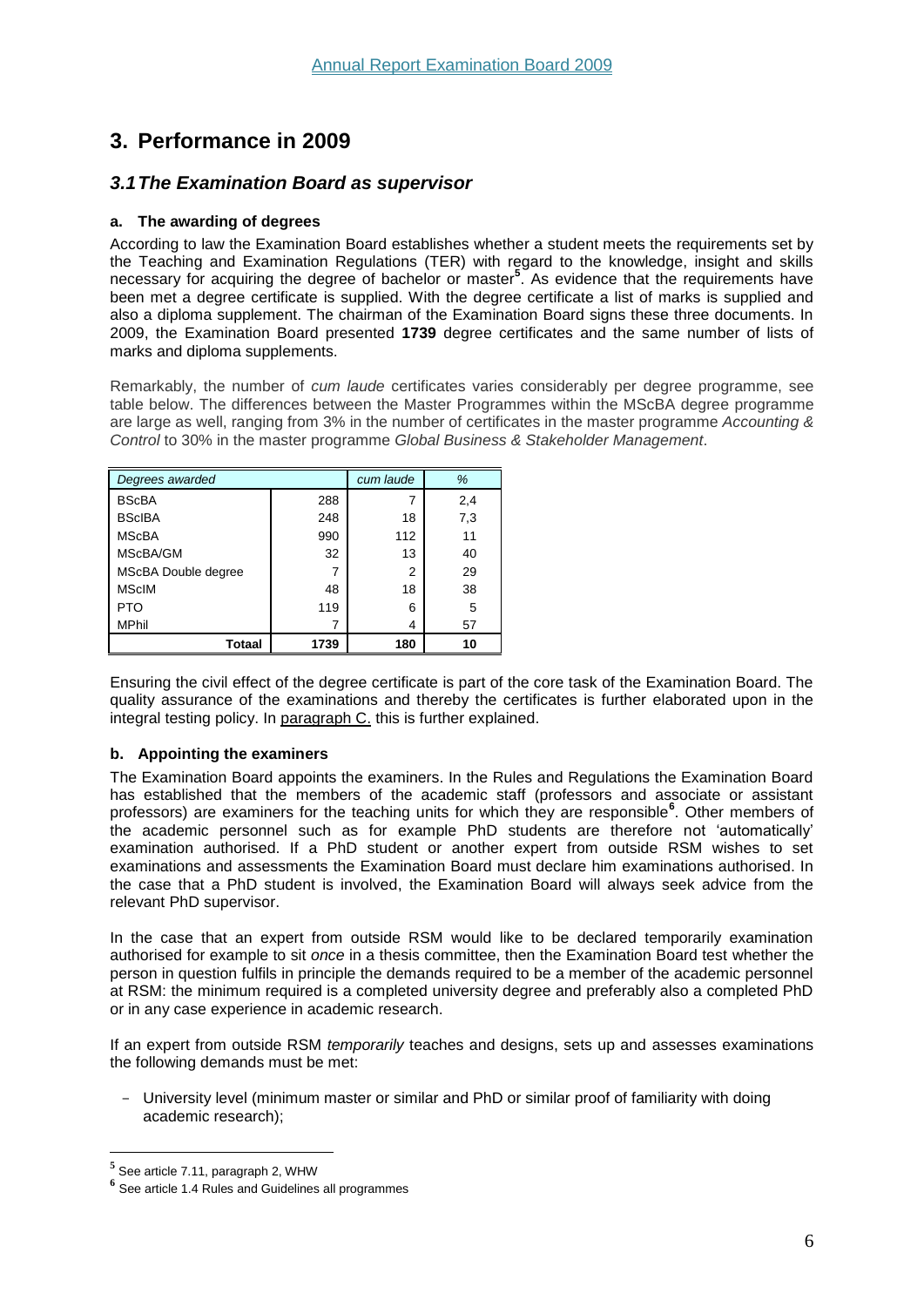- Guest contract or temporary employment at RSM;
- Incorporation in a department for the duration of the guest contract/employment term.

In 2009 the Examination Board provided **160** examination authorisation declarations to a total of 73 persons. This concerned 42 PhD students and 31 external experts. Of the 160 declarations, 51 were issued to 9 PhD students of the Finance and Investments section, either as coach or co-reader.

The external experts are usually deployed as co-reader in a thesis committee only once. In 5 cases, an external expert has received an examination authorisation declaration for the duration of 1 year. Consequently, these experts may be members of several thesis committees.

The Examination Board explicitly indicated in its memo *Integral testing policy***<sup>7</sup>** that it can withdraw the examinations authorisation of a teacher as a final measure in the case of apparent persistent dysfunction regarding testing. Certainly the Examination Board will not resort to this without first conducting discussions with the relevant teacher and his superior and after reasonable possibilities have been considered to improve performance. The Examination Board has not yet used this measure.

#### <span id="page-7-0"></span>**c. Quality assurance of testing and examinations: an integral testing policy**

One of the key responsibilities of the Examination Board is to supervise the quality of testing and examinations of the programmes. In 2008 the Examination Board has published the document *Policy on quality assurance of examinations and assessments*. This document was spread throughout the campus. The testing policy is a transparent system of measures and provisions to promote and monitor the quality of testing and examining.

In 2009, the Examination Board put particular emphasis on the further development of instruments to monitor the final level of students. The master thesis is seen as the culmination of the programme; that is why special attention is paid to the master thesis

#### <span id="page-7-1"></span>Checking of the master thesis

The Examination Board views the final examinations as the moment of ascertaining whether a student has achieved the desired level. Therefore the Examination Board has chosen to pay extra attention to this. Firstly a procedure has been designed to check the final examinations by sampling whether they fulfil the learning objectives described and procedural rules: the *sampled monitoring*. Furthermore the Examination Board has implemented an *excellence check*. If a thesis committee consider the possibility to grade the thesis with a 9, this thesis should be presented to the *Council for Distinction Mark.* A negative evaluation of the committee entails that the final grade cannot be higher than an 8.5. Finally the Examination Board monitors the composition of a thesis committee and presence during the graduation session.

## *Sampled monitoring*

 $\overline{a}$ 

In consultation with the Dean of BSc&MSc Programmes the Examination Board has chosen to step away from a thesis committee with a second co-reader and implement a *dual quality check*. The reason for choosing this was double. On the one hand there was much dissatisfaction about the second co-reader system because second co-readers often feel powerless if they disagree with the coach and the first co-reader resulting in a lack of incentive to be a second co-reader. On the other hand there was insufficient insight into the level of the theses of the various Master Programmes. The Examination Board as issuer of degree certificates and supervisory body is involved to an extraordinary extent in the graduation process. The thesis is the moment of checking whether the student has reached a sufficient level to be considered eligible to receive a degree certificate. It has been established that by or on behalf of the Examination Board theses are to be monitored in an expert sampling method and monitored objectively. The objective of the monitoring of masters theses is that it will become transparent for the Examination Board how the (examiners of the) programmes deal with the assessment of theses – for the benefit of a judgement regarding the quality of the Master

**<sup>7</sup>** policy document ´*Policy on Quality Assurance Of Examinations and Assessments´* of the Examination Board d.d. 12 February 2008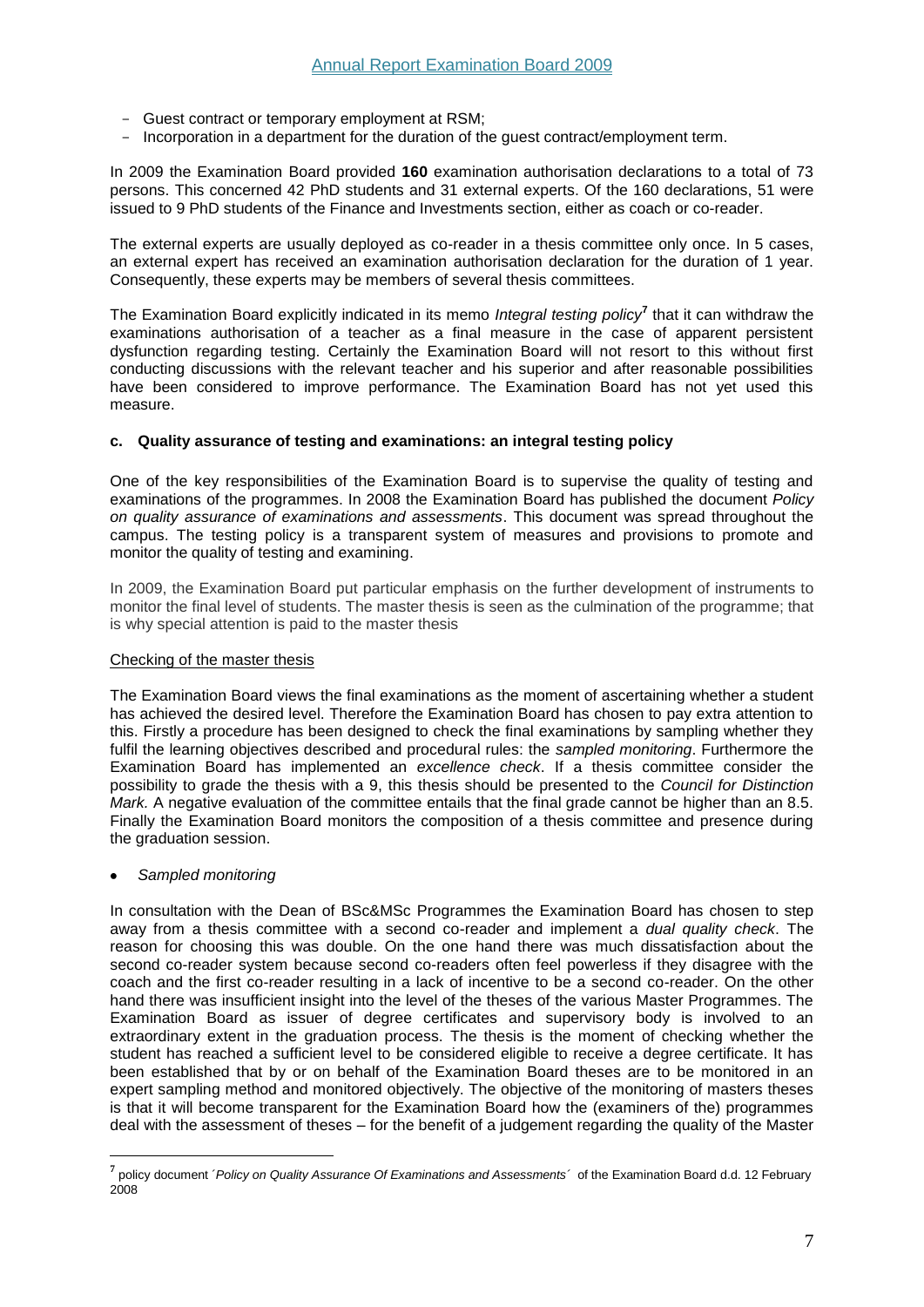theses including the defence in the MSc programmes. The Examination Board is interested in answers to the questions such as (a) which elements will be included in the discussion/assessment, (b) traces that with the assessment matrix used as a guideline, (c) the matrix offers something to go by in the assessment regarding the quality of the work, (d) what are the most important quality dimensions included in the assessments?"

The Examination Board strives to screen about 10% of the final examinations by external experts. In 2008 and 2009, Emeritus Professor Prof Dr H. Oppelland was commissioned by the Examination Board to implement the *sampled monitoring*. He attended a total of 115 graduation sessions in the period from June 2008 up until September 2009. Professor Oppelland set up an interim report. In October and November 2009, his findings were evaluated by the Examination Board. Subsequently, the following action points have been identified:

- The composition and functioning of the graduation committee sometimes still calls for questions like the role of research assistants and external experts in the graduation committee. In the spring of 2010, the Examination Board will put this topic on their agenda. The assessment process and the role of the external observer in the thesis committee will thereby also be addressed.
- We have learned that the examination session is still showing flaws. This includes things like addressing the examinee and the guests, the close of the ceremony, the duration of the presentation etc. The Examination Board will draw up rules regarding the process of the graduation exam, both for teachers and students.
- The entourage in the graduation sessions leaves much to be desired. Especially the ICT support remains insufficient. IT support should always be there. The head of the department Student Administration will be urged to improve the entourage, catering and ICT support.
- Sometimes the contents of the thesis leave much to be desired. We therefore consider paying attention to issues such as defining the problem, objective and methodology in the graduation manual. Furthermore, structuring and layout deserve extra attention.
- The evaluation process is not transparent enough. The evaluation form is rarely used. Perhaps the thesis committee could award a provisional grade on the graduation form. The Examination Board has not yet decided on this item.
- It is agreed that Mr Oppelland will observe the exams in this manner until September 2010. Subsequently, both the excellence check and the sampled monitoring will be evaluated and adjusted, if necessary. The preliminary assessment of the Examination Board is that sampled monitoring and excellence checks sufficiently compensate the abolishing of the second reader.
- *Excellence check*

As well as the implementation of the *sampled monitoring*, the Examination Board has decided that theses that will probably be graded with a 9.0 or higher would first be presented to a *Council for Distinction Mark* to evaluate whether the thesis is indeed of this level. This procedure is comparable with that of the judicial *cum laude* for a PhD. In this *Council for Distinction Mark* are members of the academic staff at full professor level from the various areas of expertise of the programme.

The following members have a place in this committee:

- Prof.dr. B.M. Balk (department 6)
- Prof.dr.ing. F.A.J. van den Bosch (department 4)
- Prof.dr. F. Hartmann (department 7)
- Prof.dr. P.P.M.A.R. Heugens, chairman (department 2)
- Prof.dr. A. de Jong (department 5)
- Prof.dr.ir. H.W.G.M. van Heck (department 1)
- Prof.dr. R.J.M. van Tulder (department 8)
- Prof.dr.ir. B. Wierenga (department 3)

In 2009, **50** theses were reviewed. Seven times the verdict turned out negative. The tables below display the number of theses that were nominated for an excellence check per programme or per department.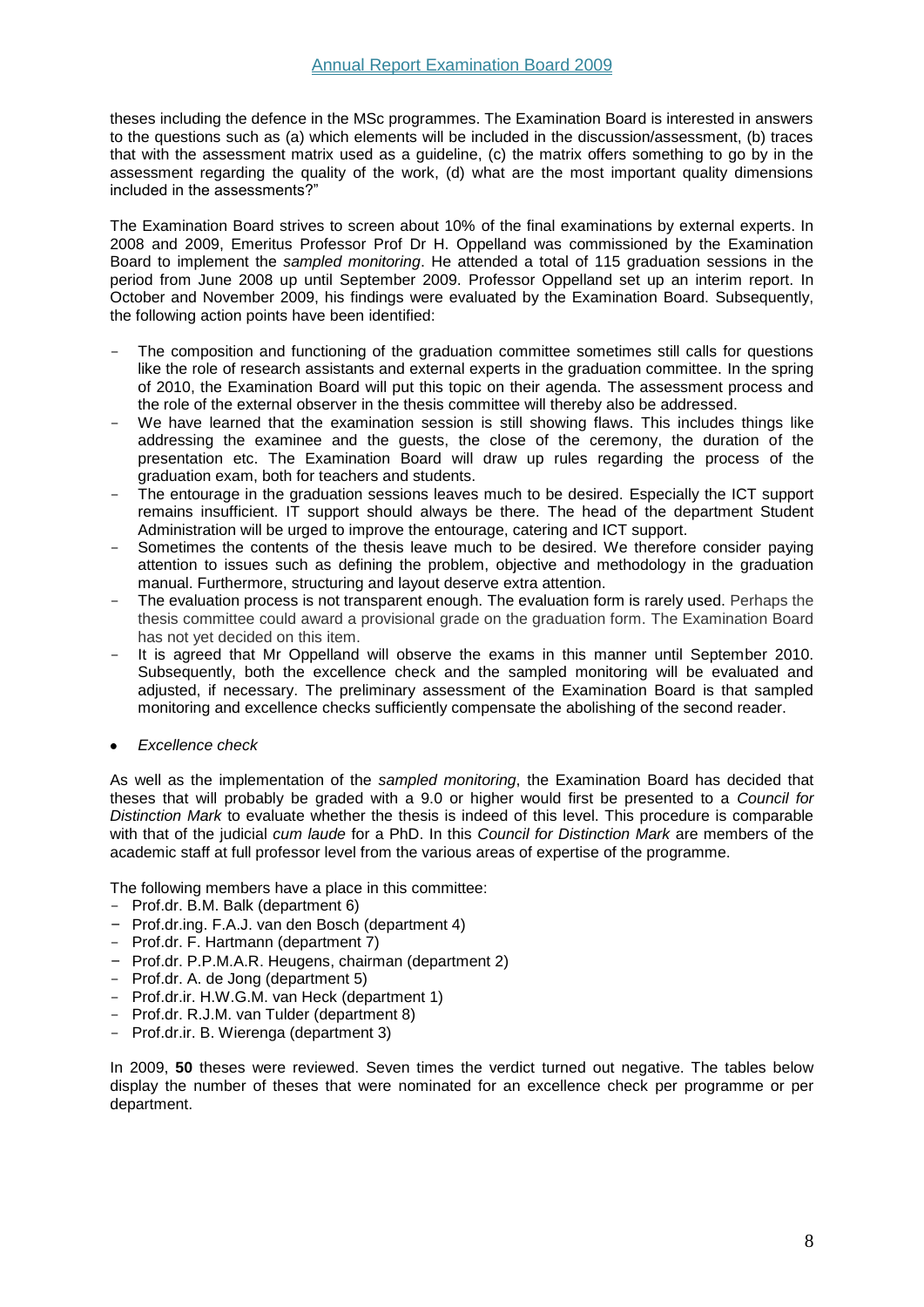| Programme      | number             |
|----------------|--------------------|
| <b>MScBA</b>   | 41                 |
| A&C            | 4                  |
| BIM            | $\overline{2}$     |
| ES             | 1                  |
| FI             | $\overline{9}$     |
| <b>GBSM</b>    | $\frac{0}{2}$      |
| HRM            |                    |
| МC             | 1                  |
| МΙ             | $\overline{0}$     |
| MМ             | $\frac{9}{2}$      |
| <b>SCM</b>     |                    |
| <b>SM</b>      | 11                 |
| <b>PTO</b>     | 3                  |
| <b>IM-CEMS</b> | 5                  |
| MPhil          | $\mathbf{\dot{1}}$ |

| <b>Department</b>                         | number |
|-------------------------------------------|--------|
| 1 Decision and Information Sciences       |        |
| 2 Organization and Personnel Management   |        |
| 3 Marketing Management                    |        |
| 4 Strategy and Environment                | 13     |
| 5 Financial Management                    | 12     |
| 6 Management of Technology and Innovation |        |
| 7 Accounting and Control                  |        |
| 8 Business-Society Management             |        |

The coach and co-reader can lodge an appeal against a negative verdict of the *Council for Distinction Mark*. The thesis will then be revaluated by another member of the Council. The Chairman of the Council will take a decision, taking all the reports into consideration. In 2009, this procedure was followed once.

If the examiners concerned do not agree with this second reading of the Council, they can lodge a final appeal with the Chairman of the Examination Board. This is followed by a hearing in which the chairmen of the Council and the Examination Board participate. Following this hearing, the Chairman of the Examination Board will take a decision whether or not a distinction mark may be granted. This decision is final. This procedure was followed once in 2009 as well.

When introducing this new form of quality control in 2008 it was also decided that the functioning of the Council would be evaluated within two years regarding efficiency, effectiveness and accuracy. This assessment will take place in 2010.

#### <span id="page-9-0"></span>Supervision Composition of thesis committees

The Examination Administration informs the Examination Board regarding the composition of the thesis committee and the attendance of the members of the thesis committees during the graduation sessions.

If the composition of the thesis committee does not meet the examination regulations, for example because one of the members is not authorised to evaluate examinations, then the Examination Board can assess whether the person concerned can still be authorised or must be replaced.

It can occur that members of the thesis committee are prevented from taking part in the final examinations because of circumstances beyond their control. In that case, they must find a replacement; should this be impossible, then the department involved must do so. The Examination Board checks if this happens effectively. In the 1204 final examinations which the Examination Board have checked 70 persons have been replaced by departmental colleagues.

In sum there are 10 persons who were not present and also did not ensure replacements. In 6 cases the absence was caused by illness. In 4 cases, the cause is unknown.

#### <span id="page-9-1"></span>Examination Service Point

Development of expertise and training of faculty regarding setting up good examinations, is part of the quality assurance of testing. Training in testing, assessing and grading should be structurally embedded in the personnel policy of departments. Starting in 2000, the faculty could receive specific support in examination construction at the Teaching Expertise Centre Rotterdam (TECR). The aim is to enable lecturers to direct their questions there in the course of setting examinations, making score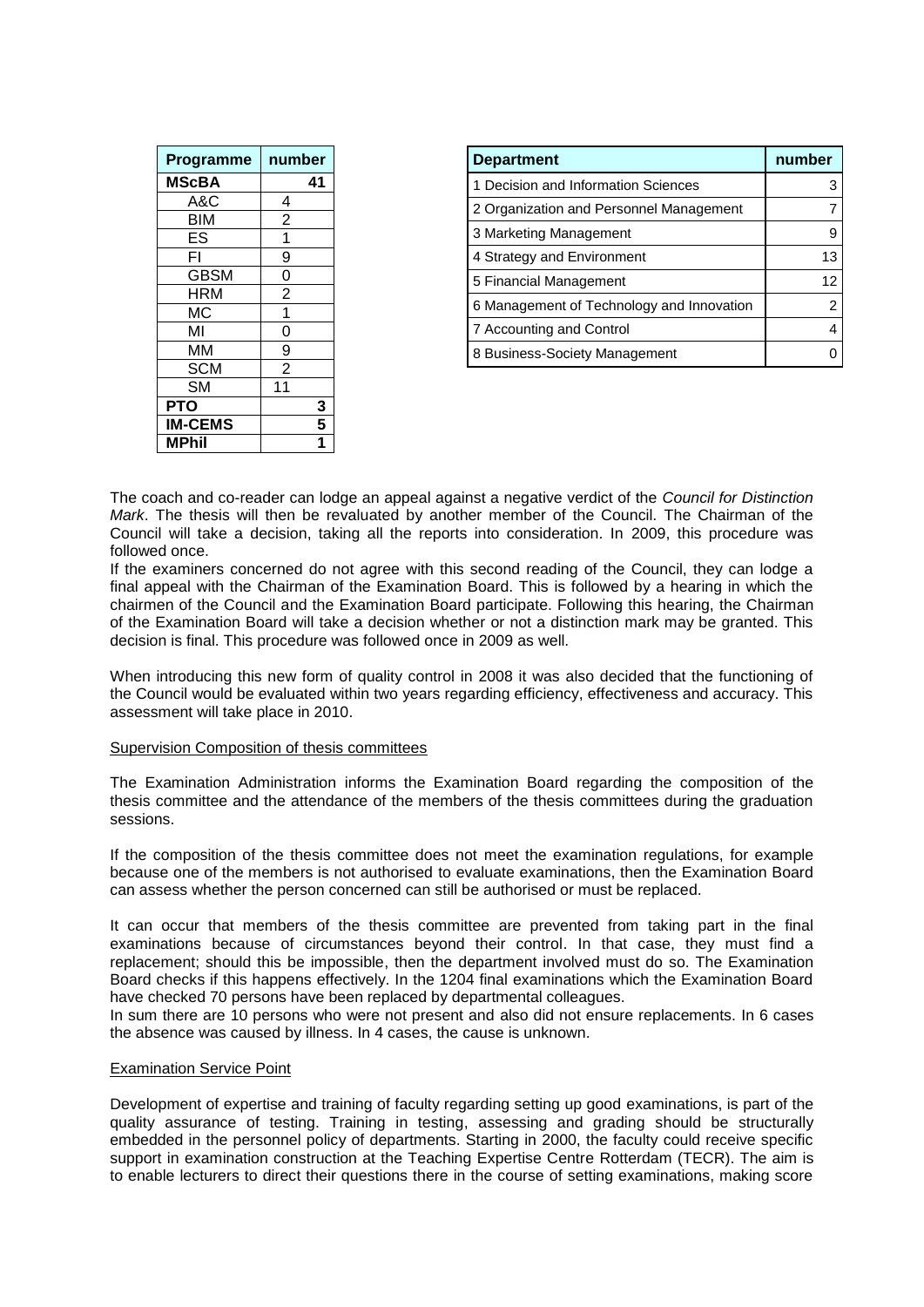cards, establishing the cut-off scores, evaluating examination questions, instructing marking assistants and the like. The TECR provides feedback to the lecturers, orally and in writing. In 2009 the TECR received **13** support requests. The number of teachers who use this service is declining. A possible explanation could be that teachers have meantime gained enough knowledge about constructing exams themselves and do not need further assistance. Another explanation is that teachers are not sufficiently aware of TECR's services.

#### <span id="page-10-0"></span>Examination monitor

In 2001, the Examination Board set up an examination monitor system in collaboration with the Teaching Expertise Centre Rotterdam (TECR). This monitoring system enables the Examination Board to receive information about the examinations established with quality assurance in mind. The examinations are assessed at the end of each trimester (currently only Bachelor's examinations). Also included are factors such as yields, averages, cut-off scores, reliability scores (in case of multiple choice examinations). Details are also included, such as the manner in which the course is examined, marks are established and *student evaluations* done. The Examination Board deals in a reticent manner with the details of the examinations monitor. Based on the monitor details, it is impossible to establish whether an examination complies with expectations/standards. Certain outcomes lead to further investigation. In some cases, the appropriate examiner is asked for an explanation. This consultation is meant to get further information; it is not an appraisal. After the consultation, based on the core values, the Examination Board decides what further steps will be necessary to improve the quality of the testing. Improvement points are passed on to the lecturer and the department, where necessary.

In 2008 the Examination Board chose a compact examination monitor with only basic data. The *Quickscan* is sent directly to the portfolio members so that they can take immediate action if so required. The portfolio members must report afterwards. In 2009, the *Quickscan* did not lead to any specific actions by the Examination Board.

In its capacity as supervisor of the examinations, the Examination Board received many complaints about the course *Financial Accounting* BKB0031/BAD06 in August 2009. This course has the same examination in English for both the BA as well as the IBA programme Most complaints came from the students of the BScBA programme. The complaints mainly concern the grading standards and the language of the examination. Following the complaints, the Examination Board reviewed the exam and took note of the student evaluations and pass rates of recent years. The pass rates of the resit were low to very low. The BA students clearly did less well in the exam (pass rate 33.6%) than the IBA students (pass rate 48.3%). The student evaluation showed that both groups found the exam very difficult. Then the complaints were discussed with the Programme Management and also with the lecturer and the chairman of the department involved. All information considered, the Examination Board has seen no need to adjust to the norm. The students of the Dutch bachelor's programme had rightly complained about the fact that the examination was in English. Moreover, it was wrongly prohibited to use a dictionary during the examination. The Examination Board felt that this point - not having been allowed to use a dictionary - was not as compelling as to reconsider the standard or to organize an additional resit. The Examination Board has neither been able to determine whether the exam or the grading have been unclear or whether the feedback was unreasonable. However, the Examination Board has granted a large group of students to take an additional resit, in line with the policy, because they would otherwise experience an unreasonable delay in completing their studies.

#### <span id="page-10-1"></span>Supervision course manuals

Part of the integrated testing policy is that the Examination Board routinely checks whether the testing meets the learning objectives. In 2009, a start was made to the effectuation of this audit: all course manuals are submitted to the Examination Board before publication. The Board then screens whether the examinations and learning objectives are in line. At the same time it is checked whether the grading rules are consistent with the examination regulations. This process started off with difficulty because the textual material only became available at the very latest; now the Board receives the texts in time so that adjustments can still be made.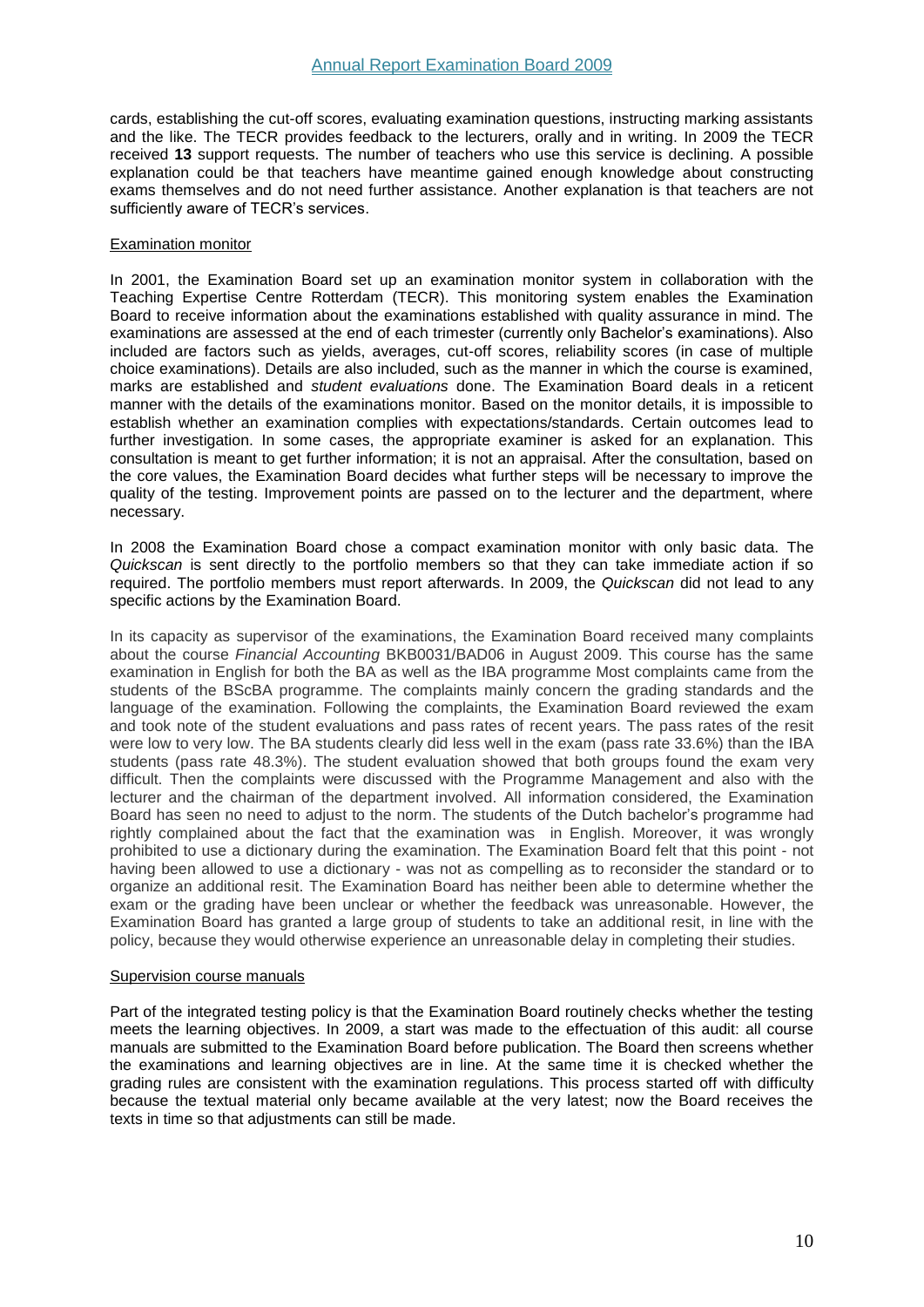## <span id="page-11-0"></span>**d. Fraud**

The Examination Board can take legal measures in case of cheating pursuant to article 7.12, paragraph 4 of the WHW<sup>8</sup>. In the graph below the measures taken per student over the past 4 years are shown. Remarkably little fraud is detected. For example, 50,000 RSM examinations are taken by RSM students in the M-building annually and only 24 students were caught for fraud in 2009. These numbers are comparable with the other faculties of the Woudestein campus. What is also evident is that plagiarism is committed in particular subjects: the first year BScBA-module *Inleiding Bedrijfskunde* (12 cases in 2009) and the BScIBA-module Skills 3 (5 cases in 2009). Noteworthy is that a new type of fraud was detected in 2009: via YouTube, it was demonstrated, step by step, how a particular case had to be made.

|                                    | 2006   | 2007           | 2008     |                | 2009           |                |            |              |              |              |
|------------------------------------|--------|----------------|----------|----------------|----------------|----------------|------------|--------------|--------------|--------------|
|                                    | totaal | totaal         | totaal   | <b>BScBA</b>   | <b>BScIBA</b>  | <b>MScBA</b>   | <b>PTO</b> | <b>MScIM</b> | <b>MPhil</b> | total        |
| number of students                 | 137    | 63             | 70       | 27             | 16             | 3              | 3          | 0            | 0            | 49           |
| Type of test                       |        |                |          |                |                |                |            |              |              |              |
| Group assignment                   | 34     | 8              | 18       | 13             |                |                |            |              |              | 13           |
| Individual assignment              | 20     | 24             | 28       |                | $\overline{7}$ | 1              | 3          |              |              | 11           |
| Written test                       | 80     | 31             | 24       | 14             | 8              | $\overline{2}$ |            |              |              | 24           |
| <b>Thesis</b>                      | 3      | $\bf{0}$       | $\bf{0}$ |                | 1              |                |            |              |              | 1            |
| Type of fraud                      |        |                |          |                |                |                |            |              |              |              |
| Plagiarism                         | 54     | 32             | 45       | 13             | 6              | 1              | 3          |              |              | 23           |
| Copying                            | 16     | 18             | 5        | 1              |                | 1              |            |              |              | $\mathbf{2}$ |
| Mobile phone                       | 64     | 8              | 17       | 6              | $\overline{7}$ |                |            |              |              | 13           |
| Graphic calculator                 | 3      | 5              | $\bf{0}$ | 7              | 1              | 1              |            |              |              | 9            |
| Other                              |        |                | 3        |                | $\overline{2}$ |                |            |              |              | $\mathbf{2}$ |
| Measure/sanction                   |        |                |          |                |                |                |            |              |              |              |
| none                               | 9      | $\overline{2}$ | 6        | $\overline{2}$ |                |                |            |              |              | $\mathbf{2}$ |
| reprimand                          | 65     | 19             | 25       | 7              | 10             | 1              |            |              |              | 18           |
| Mark invalid                       | 14     | 38             | 7        |                |                |                |            |              |              |              |
| Mark invalid, exclusion for 1 year | 48     | 7              | 32       | 18             | 6              | $\overline{2}$ | 3          |              |              | 29           |
| Still under consideration          | 0      | 1              | 0        |                |                |                |            |              |              |              |

On 26 November, a delegation of the Examination Board attended the National Exam Congress on fraud organized by the Dutch Association for Examinations (NVE). During the congress, various forms of fraud were discussed (fraud in exams, diplomas and identity). At the same time, there was a focus on fraud detection by means of, e.g., statistical techniques, prevention of fraud by securing diplomas and the checking of identification papers for security features.

## <span id="page-11-1"></span>**e. Ensuring the implementation of examination rules**

The Examination Board has the task of ensuring that the examination rules are properly carried out and - if necessary - permit deviations of the rules on the basis of the hardship clause.

By screening the course manuals the further implementation of the exam rules is monitored. In addition, the Examination Board can incidentally derogate from the rules at the request of a lecturer or a student. For example, the hardship clause can be applied if a student wants to move into the master's, does not yet meet the admission requirements, but would experience an unreasonably large study delay. In section 4 you will find a summary of the Board's decisions in individual cases.

examination Board sets rules with regard to good implementation of examinations and with respect to measures to be taken in this regard. The measures can include that in the case of cheating by a student the examination board can insist that, during a period of time set by them, lasting for a term of no more than a year, the student will lose the right to sit one or more to be indicated tests or examinations at the institution.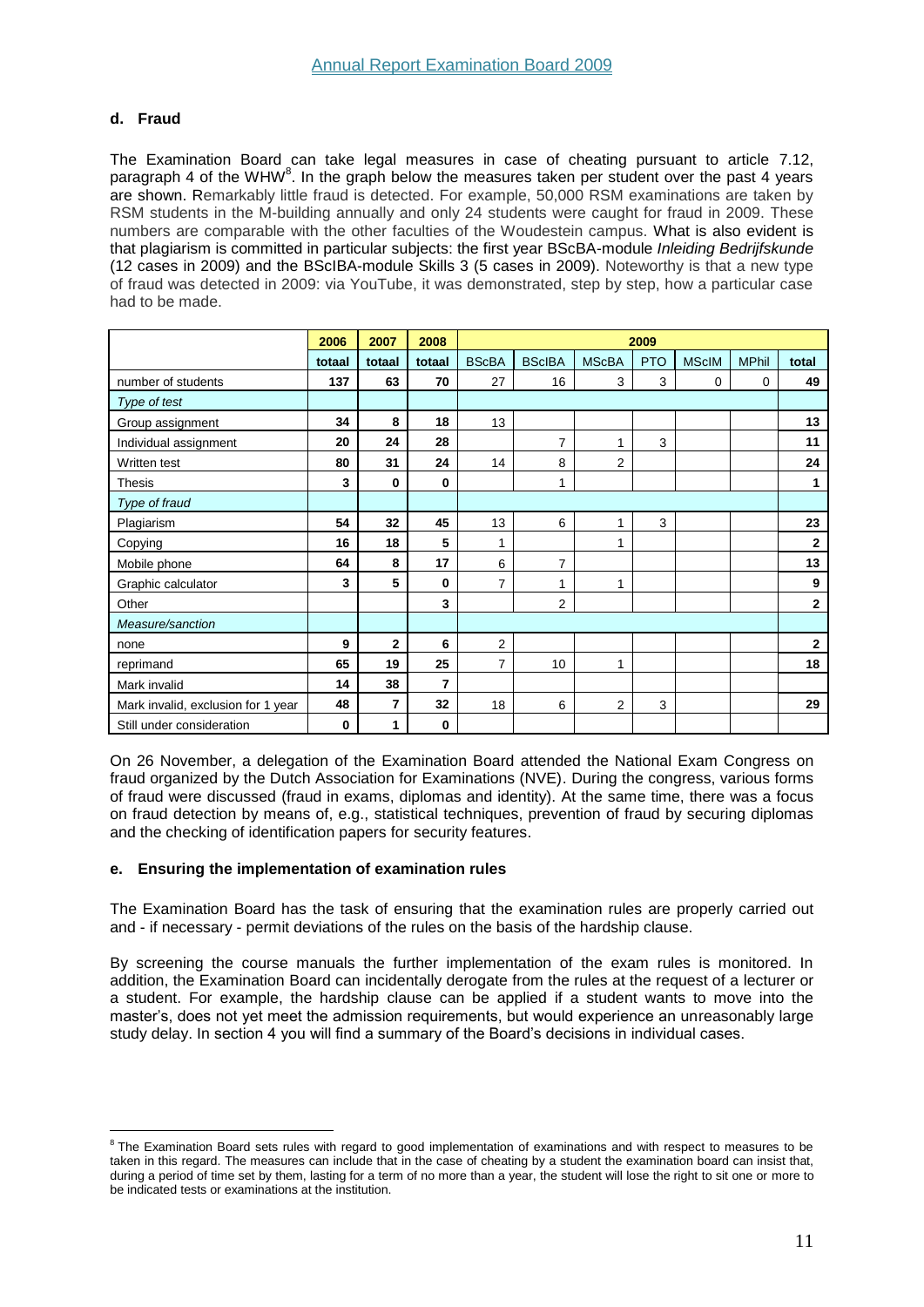## <span id="page-12-0"></span>**f. Appeals**

 $\overline{a}$ 

Students who object, among other things, to a decision of an examiner (e.g. assessments) or the Examination Board may lodge an appeal at the Examination Appeals Board of the Erasmus University (CBE). The procedure is regulated in article 7.60 et seq WHW. Appeals should be lodged with the Appeals Board within four weeks after the decision. This procedure is an administrative appeal, as referred to in section 1:5 subsection 2 of the Dutch General Administrative Law (Awb). The CBE restricts itself to review the rightfulness of a decision. The review is done in accordance with both statutory $^9$  and customary $^{10}$  law.

Below you will find a list of appeals over the past three years. The distinction between BA/IBA appeals dates from the time when the secretarial office of the BA and IBA programmes were still separated. By now, there is only a certain division of portfolios on the level of secretaries.

| <b>Appeals</b>                           |                | 2007       |                | 2008       | 2009           |                |
|------------------------------------------|----------------|------------|----------------|------------|----------------|----------------|
|                                          | <b>BA</b>      | <b>IBA</b> | <b>BA</b>      | <b>IBA</b> | <b>BA</b>      | <b>IBA</b>     |
| <b>Subject</b>                           |                |            |                |            |                |                |
| rejection admission BScIBA <sup>11</sup> |                | 3          |                |            |                |                |
| rejection premaster Dutch                | 3              |            | 4              |            | 3              |                |
| rejection premaster English              |                | 4          |                | 1          |                | $\overline{2}$ |
| rejection admission to MScBA             | 9              |            | 6              |            | 10             |                |
| rejection admission to MScGM             | 1              |            | 2              |            |                |                |
| rejection admission to MScIM             |                |            |                |            | $\overline{2}$ |                |
| negative bsa                             | 3              | 27         | 3              | 23         | 8              | 11             |
| rejection registration mark              |                | 8          |                |            | 2              |                |
| rejection shortened Research Project     |                | 1          |                | 10         |                |                |
| Plagiarism                               | $\overline{2}$ |            |                |            | $\overline{2}$ |                |
| rejection exemption                      | 6              |            | $\overline{2}$ |            |                |                |
| rejection extra examination              | $\overline{2}$ | 1          |                |            |                |                |
| rejection (re)assessment                 | $\overline{2}$ |            |                |            | 2              |                |
| total                                    | 27             | 45         | 17             | 34         | 29             | 17             |
|                                          |                |            |                |            |                |                |
| <b>Outcome</b>                           |                |            |                |            |                |                |
| Premature                                |                |            |                |            | 1              |                |
| Withdrawn                                | 8              | 11         | 4              | 4          | 15             | 6              |
| Settled                                  | 10             | 19         | 13             | 23         | 10             | 8              |
| Disallowed                               | 5              | 3          |                |            |                |                |
| Invalid                                  | 4              | 11         |                | 6          | $\overline{2}$ | $\overline{2}$ |
| Valid                                    |                | 1          |                | 1          |                |                |

Again, there has been a decline in the number of appeals. This decrease is mainly in the IBA bachelor's programme: a decline of 50 percent. This reduction is largely due to a decrease in the number of appeals against a negative binding study advice. Most likely, the selection of IBA bachelor students is beginning to show its results. The latest IBA cohorts perform well anyway. In 2009, no appeals were lodged against a denial to take part in the research proposal project either. There is a rise in the number of appeals of the BA programmes. There is no clearly identifiable cause.

## <span id="page-12-1"></span>*3.2 Regulation: the rules and guidelines and advice regarding the TER*

The Examination Board has the authority of setting regulations. The Examination Board can set order regulations and give guidelines and indications to the examiners. This has an impact on the Rules and Guidelines in which subjects are discussed such as fraud, failure/pass regulation, 'cum laude'-

 $^{9}$  E.g. the general principles of proper administration included in the WHW, the TER and the Awb.

 $10$  E.g. unwritten general principles of proper administration and other general principles of law.

<sup>&</sup>lt;sup>11</sup> Deze beroepen worden m.i.v. 2008 behandeld door de selectiecommissie en niet door de examencommissie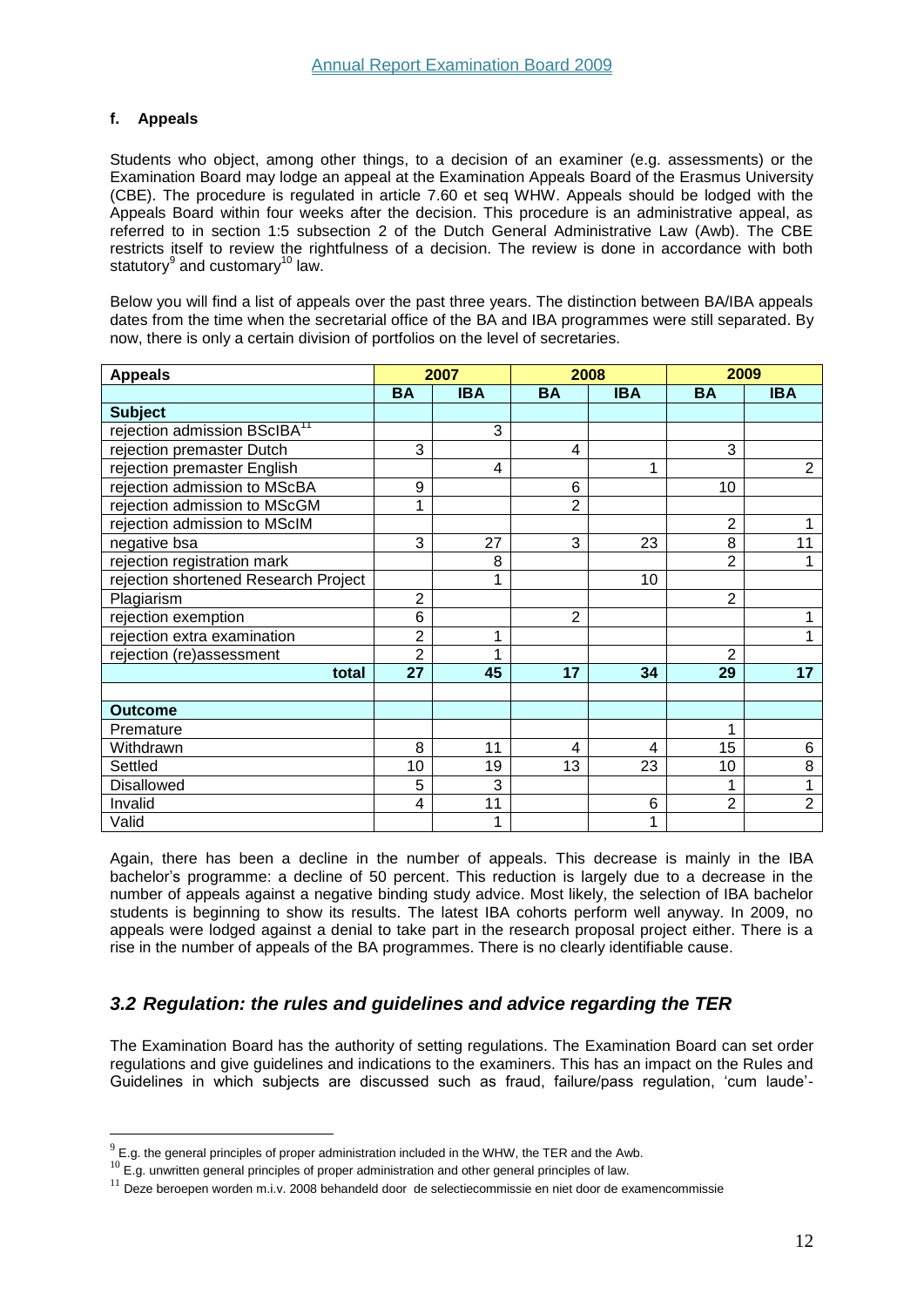regulation, compensation regulations, registration for examinations, perusal of examinations, and the composition of thesis committees.

Moreover, the Examination Board advises the Dean with respect to determining the Teaching and Examination Regulations (TER) for every programme. The Examination Board can also make independent proposals amending the TER. The main change in the academic year 2009 – 2010 was that relating to the retake of sufficient grades in the master programmes. The Faculty Council has agreed to alter the rule 'the highest grade counts' into 'the last grade counts' Unfortunately, Osiris cannot carry out this rule yet. It was therefore decided to retain this alteration until the implementation as of 1 September 2010, pending the adaptation of Osiris.

## <span id="page-13-0"></span>*3.3Decisions in individual cases*

In the TER of the various programmes it is established in diverse articles that the Examination Board can permit digression from the rules in some cases. It concerns granting exemption from the TER in individual cases because of personal circumstances or on the basis of the hardship clause (if a rule in an individual case leads to an unreasonable consequence) or other specific reasons. A few examples are: granting exemption for courses, granting of extra and/or accelerated examination opportunities, doing examinations in an adjusted manner due to a certain limitation, adjustment of the norm of the binding study advice in the case of personal circumstances, permitting transition to the Master programme in the case of personal circumstances or hardship, and also granting permission for the following of external electives, admission to the premaster programmes for the purpose of the master programme, the interim advice in the framework of the binding study advice, establishing a free master programme, etc. The majority of incoming and outgoing post from the Examination Board has relevance to these dicisions. Below you will find a report about the most important subjects. The admission decrees will be dealt with in the following chapter with the granting of the admission statements.

## <span id="page-13-1"></span>**a. Exemptions**

In most examination regulations it is established that the Examination Board can grant exemptions on the basis of knowledge and skills gained elsewhere. However in the regulations of the premaster programmes and the master regulations it is established that *no* exemptions will be granted. In the admission to these programmes of students from outside RSM it is already taken into account that they have a broad and related education and in addition to this these programmes are so short and specific that exemption is not considered.

In the bachelor programmes exemptions are, however, granted. The Examination Board will always seek for advice with the lecturer of the course concerned. Many exemption requests relate to the binding study advice: it frequently occurs that that students change after a rejection recommendation after a negative binding study advice. In 2009, the following numbers of EUR students changed to the BScBA-programme: 5 students from the IBA programme, 19 students from the Erasmus School of Economics and 7 students from other EUR programmes. In total, **68** students have requested exemption for 134 courses; 91 exemption requests were granted and 43 were denied.

The transfer to the IBA-bachelor programme after a negative binding study advice does not often occur because the candidates for this course are individually selected. Exemptions are however requested in particular by students with a foreign education. In total **27** IBA students have requested an exemption for a total of 34 courses; 53 exemptions were granted and 19 denied.

## <span id="page-13-2"></span>**b. Extra examination opportunities**

Under certain conditions students can request an extra examination opportunity because of special circumstances such as long term illness but also when the entire study has been completed apart from one subject by which graduation is seriously delayed. In 2009, **86** students submitted a request for an extra examination opportunity: 54 BA and 32 IBA students. In total, 58 requests were granted and 28 denied. Moreover, the Examination Board has granted 60 students (BA and IBA) an extra examination opportunity for the course F*inancial Accounting* BAD06/BKB0031 because they otherwise would have experienced unreasonable study delay.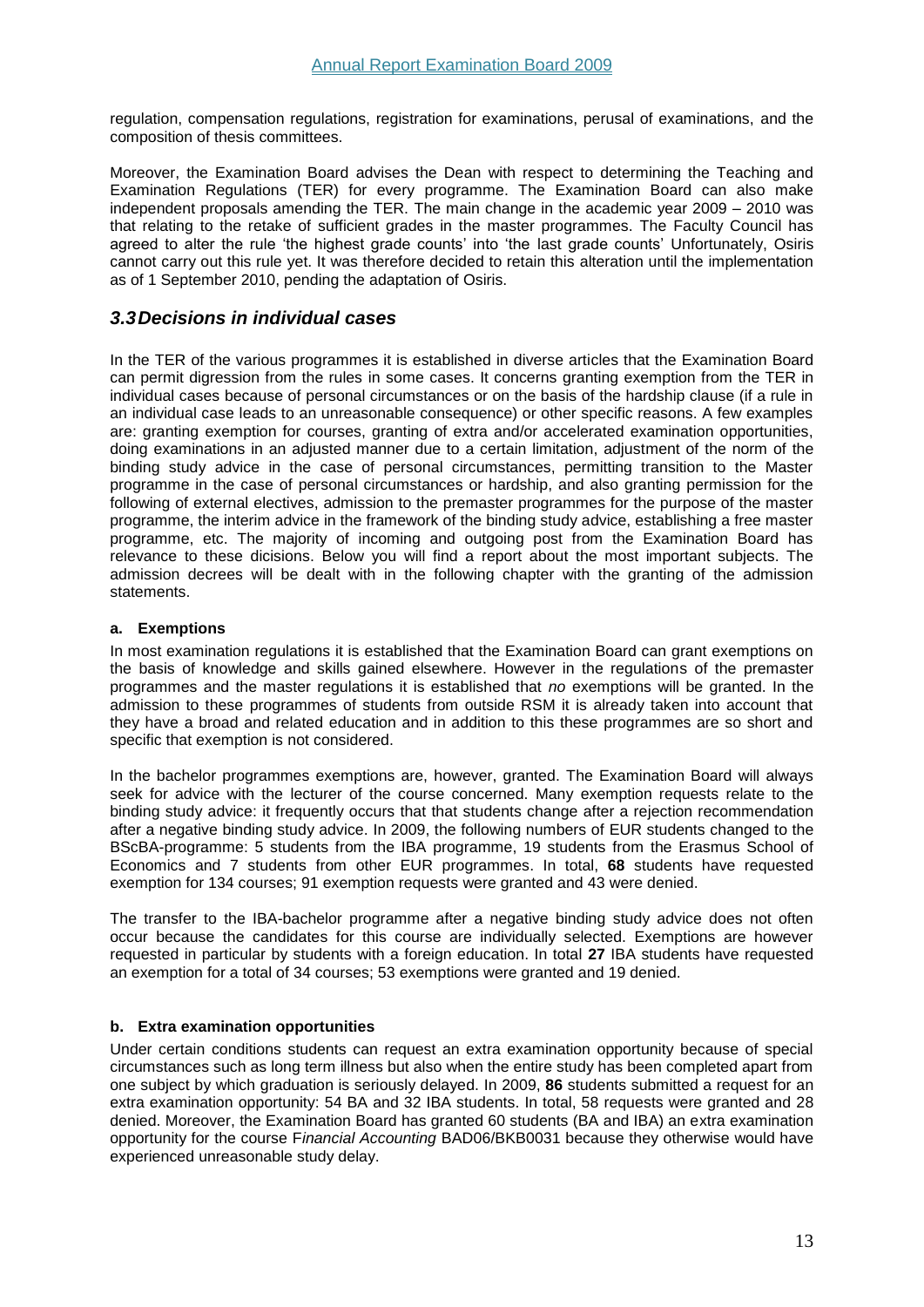## <span id="page-14-0"></span>c. **M1-5 statements**

Students with temporary or structural forms of limitation or handicap (for example dyslexia or diabetes) can use special facilities for the duration of this limitation within reasonable borders. These facilities, including adjustment of examination provisions, must contribute to enable students with a limitation to have an even chance of study success. An important facility is the taking of examinations with half an hour extra examination time in a separate room: classroom M1-5. In 2009 the Examination Board provided 60 M1-5 statements. In total, **140** RSM students make use of an M1-5 statement.

## <span id="page-14-1"></span>**d. Binding Study Advice**

The Examination Board plays a crucial role with regard to binding study advice. The Examination Board is required to issue so-called interim advice to all students three times during their first academic year. This is followed at the end of the study year by the Dean's final advice. This final advice is prepared by the Examination Board in consultation with the student advisers. Each year, the Examination Board determines which students are given exemptions from the norm, based on personal circumstances. For this purpose, individual dossiers are discussed with the student advisers and student counsellors in August. The chart below shows the files that have been processed and the decisions taken during the past three years.

| <b>PO-files BSA</b>            | 2007      |            | 2008      |            | 2009      |            |
|--------------------------------|-----------|------------|-----------|------------|-----------|------------|
|                                | <b>BA</b> | <b>IBA</b> | <b>BA</b> | <b>IBA</b> | <b>BA</b> | <b>IBA</b> |
| Senior year cohorts            |           |            |           |            |           |            |
| <b>Files</b>                   | 46        | 46         | 72        | 61         | 51        | 35         |
| Exemption due to pers.circum.* | 32        | 26         | 55        | 41         | 30        | 18         |
| <b>Negative BSA</b>            | 14        | 20         | 17        | 20         | 21        | 17         |
| First year cohort              |           |            |           |            |           |            |
| <b>Files</b>                   | 95        | 60         | 74        | 39         | 87        | 32         |
| Exemption due to pers.circum.* | 59        | 39         | 38        | 16         | 44        | 16         |
| <b>Negative BSA</b>            | 36        | 21         | 36        | 20         | 43        | 16         |
| Unknown                        |           |            |           | 3          |           |            |

\* including exemptions due to FFA in 2008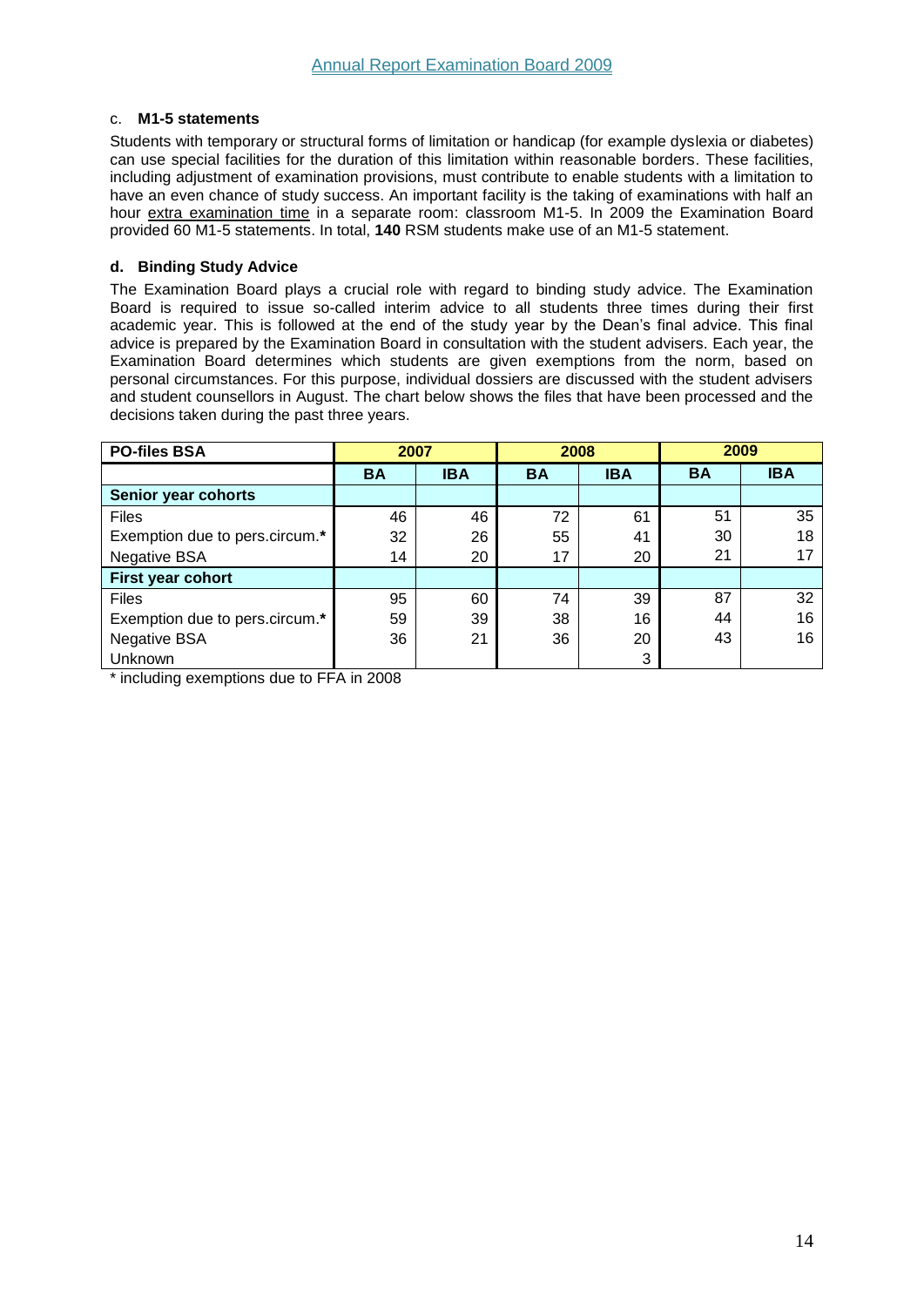## <span id="page-15-0"></span>*3.4Admission Statements*

#### <span id="page-15-1"></span>**a. Admission to the premaster programmes**

For many years, RSM has had an inflow of higher professional education (hbo) students. This concerns a group of students with a four year hbo-programme that are allied to the RSM business administration programme. This group of students can be admitted into the master programme MScBA after following a year-long introductory programme. Since the implementation of the so-called bachelor-master structure this inflow is no longer financed for the school. RSM considers the specific higher professional education (hbo) transition also to be a valuable supplement to the student population and therefore wishes to continue to provide this introductory programme for the group of students that perform best.

Starting with the academic year 2007-2008 a new higher professional education (hbo) premaster programme was established, with a Dutch and English variant. What was new was that of the admissible programmes the poorly performing programmes have been eliminated and that as an extra demand a grade point average of 7.0 or higher is required. In 2008, this formula proved to work well.

The premaster cohort 2008-2009 has again done very well: in the Dutch language premaster programme 60% completed the entire programme in one year and in the English language premaster programme 40% completed the programme in one year. Respectively 67% en 60% of them were admitted to the MScBA programme. On the basis of the programmes, is expected that only very few students will not finish the premaster programme in 2 year.

In 2009, there were noticeably more applicants for the Dutch language premaster programme. Below you will find an overview of the applications and admissions in the past three years.

| <b>Total overview hbo-premaster</b> | 2007      |            | 2008      |            | 2009 |            |
|-------------------------------------|-----------|------------|-----------|------------|------|------------|
|                                     | <b>NL</b> | <b>ENG</b> | <b>NL</b> | <b>ENG</b> | NL   | <b>ENG</b> |
| Applications                        | 260       | 160        | 208       | 112        | 271  | 124        |
| Denials                             | 77        | 74         | 52        | 47         | 42   | 34         |
| Withdrawals                         | 36        | 26         | 37        | 31         | 40   | 38         |
| <b>Actually registered</b>          | 147       | 60         | 119       | 34         | 189  | 52         |

Remarkably, in the new cohort 2009 – 2010 of the Dutch language premaster programme, the number of hbo students with a previous educational background in *Commerciële Economie* has nearly tripled: from 24 to 67 students. Another well represented study is *Technische Bedrijfskunde*: 31 students. Surprisingly, many students of the new cohort come from the *Hogeschool Rotterdam*: 81. In the previous cohort, 41 students were from the *Hogeschool Rotterdam*.

In the English language premaster programme 30 students come from an IBMS training. Of these, 15 from the *Hogeschool Rotterdam*.

## <span id="page-15-2"></span>**b. Admission to the master programme**

The chairman of the Examination Board is mandated by the Dean to grant *admission statements* to the master programmes. Students from the BSc(I)BA-programmes and students switching from another course that fulfil the transition norms requirements receive on request an admission statement to the affiliated master programme. Twice annually there is an opportunity to submit a request: in the period May/June for the start on 1 September and in December/January for the start on 1 February. Internal transition students are processed by the secretariat of the Examination Board.

For the internal master inflow per February 2009, 55 students were registered. Out of these, 31 have received an Admission Statement, 7 received a denial and 17 received a denial with the suggestion to register for (one of the) guest regulations of the Master (see next paragraph).

For the internal master inflow per September 2009, a total of 815 students registered. Of these, 684 students received an admission statement, among whom 42 student of the General Management programme who were admitted to their specialization year. A total of 131 students received a denial.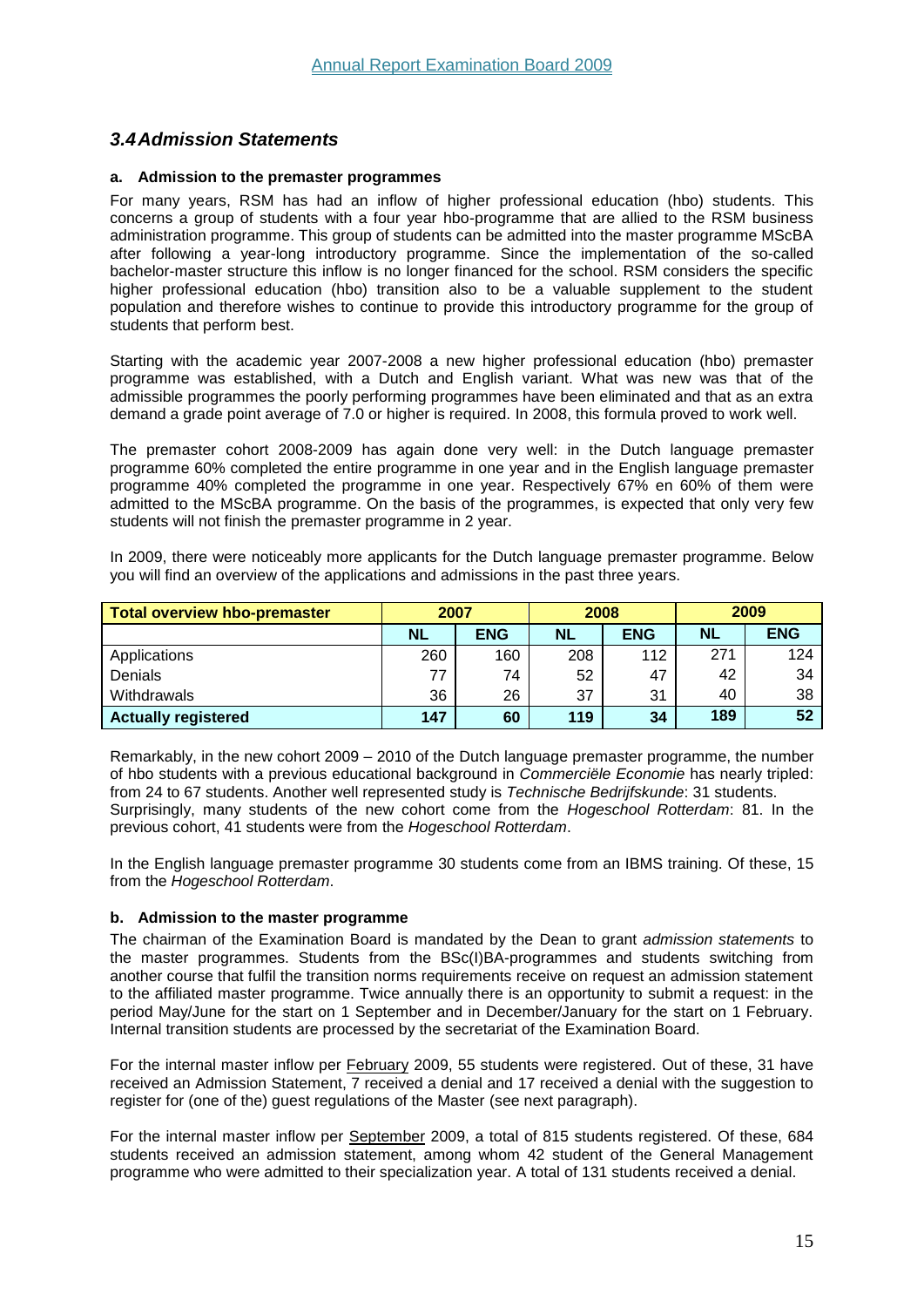In the master admission per September 2009, the Examination Board received 86 requests to deviate from the rules on the basis of hardship or personal circumstances. In 73 cases, they agreed, among which 60 'conditional' admissions (no extra examination opportunities, exclusion from participating in the Master Electives of block 3 and 4, a compulsory English course at the EUR Language Centre). These special cases resulted in a large peak load for the Examination Board during the last two weeks of August.

The admission requests of transfer students are processed by the RSM's Admissions Office under the responsibility of the Chairman of the Examination Board. Unlike internal students, external transfer students can only start their master programmes per 1 September. In 2009, 227 students from outside the faculty were *directly* admitted to the master programmes. Of that number, 141 students received an admission statement based on both their previous education that has to equal the final level of the bachelor programmes and their GMAT and TOEFL scores. Furthermore, 63 students were admitted to the foundation year of the two-year General Management programme and 23 students to the one and a half year IM CEMS degree programme.

## <span id="page-16-0"></span>**c. The guest regulation**

As well as the official Master admission, there also is a **guest regulation** in operation: the Examination Board decides which students may participate as 'exchange student' in a Master Elective, without being admitted to the MScBA. The most important objective of this is to prevent too long a period without an offer of a study course for students that only slightly do not fulfil the master admission requirements in February, but are seen as capable of participating in an optional course (master elective). This is in contrast with the master admission in September which involves participation in the core courses. The core courses demand a greater preliminary knowledge, in order not to disturb progress within the group. An important point in the guest regulation is that the participation in master electives can only occur if there are places 'available'. The regular master students always have priority. Furthermore, in April there is no transition moment for block 4, because between the end of the bachelor trimester-2 and the beginning of the master elective block 4 there is insufficient time to correct the trimester-2 examinations. Here, it must be noted that the participation requirements were a lot stricter in 2009 than in the five years prior (a maximum of 2 open courses instead of 3).

- 1. Evaluation of the participation of the 27 students in the guest regulation block 3-2009 has shown that 11 students did not fulfil the master admission requirements per September 2009, but did pass their master electives, meaning they had probably set their priorities incorrectly;
- 2. Evaluation of the participation of the 30 students in the guest regulation block 4-2009 has shown that 4 students did not fulfil the master admission requirements per September 2009. From this group, only 11 students managed to pass both open bachelor courses. In other words, probably meaning they had set their priorities incorrectly. Remarkably, this related to failing the third year course Financial Accounting.

Based on the above it can be concluded that the 'guest regulations' have been abolished per September 2009 in the run up to the introduction of the *`harde knip'* (i.e: the bachelor-before-master rule which states that students have to obtain a full bachelor's degree before they can start a master's programme). The guest regulations were introduced in 2004 on behalf of HBO transfer students and were put into effect later for *all* students (BA and IBA).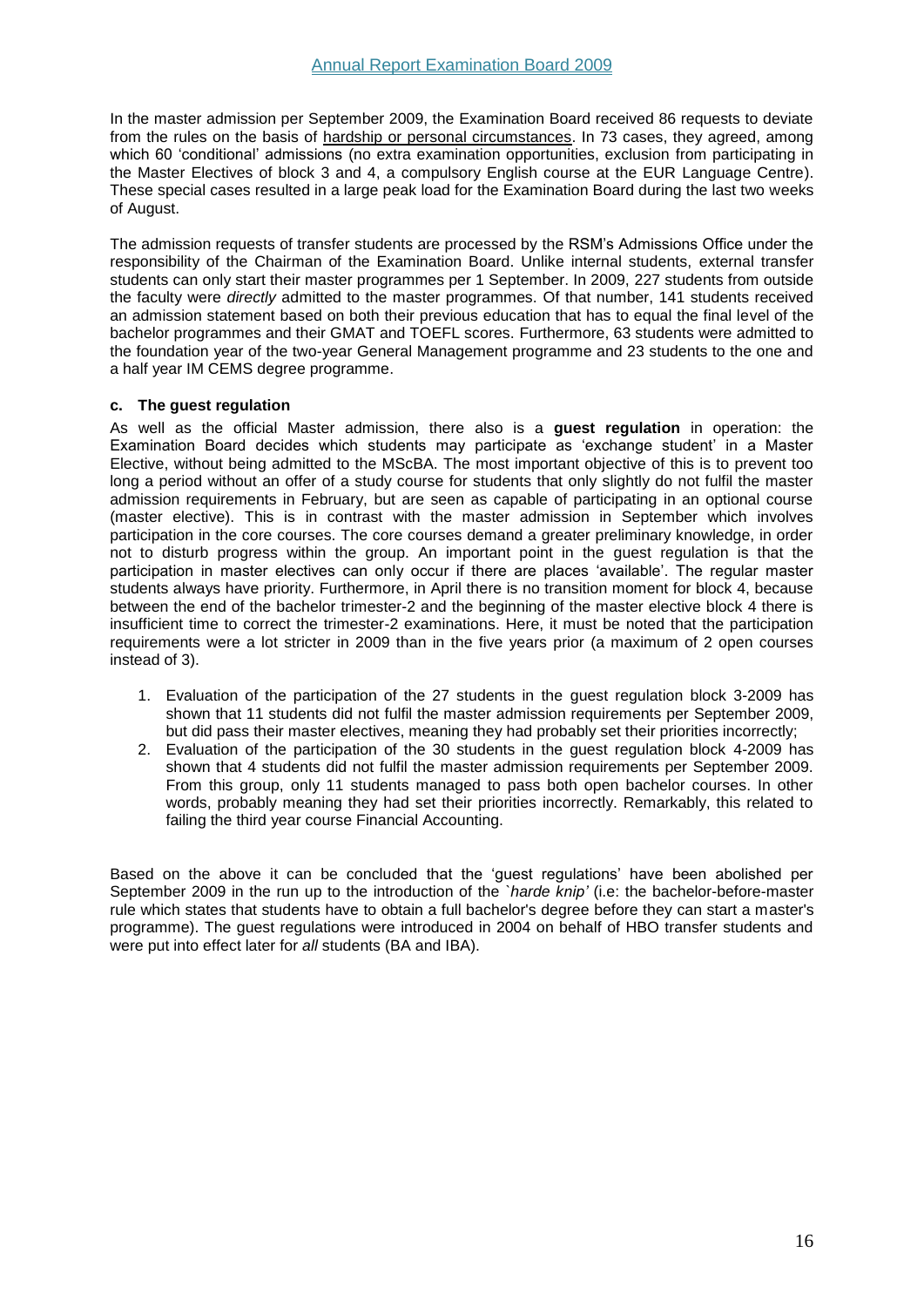## <span id="page-17-0"></span>**4. Preview**

Unknown, unloved. The Examination Board cannot carry out its duties properly if the faculty as a whole is unaware of the tasks and powers of the Board. Why should lecturers and students adhere to rules and instructions of a Board that is not visible? Who cares about rules if there are no consequences?

It is of vital importance to the Examination Board that its work is visible both internally and externally. The distribution of annual reports can help. In 2009, a start was made to send Newletters – E-topics – to the academic staff, not only to keep the lecturers informed but also specifically because of the exposure. Furthermore, the Examination Board joined the Dutch Association for Exams in 2009, and visited a symposium about fraud organized by them.

The Examination Board intends to put even more emphasis on internal exposure in 2010. Not only by spreading the annual report, or sending more E-topics but also specifically by organizing small-scale symposia to seek the debate with lecturers and students.

In 2010, the contact with lecturers will be strengthened in particular. We think about another, more involved way of monitoring the exams where professionalism and continuous improvement are paramount. Furthermore, giving tools to teachers, such as an Examination Manual, could help in this respect and is therefore top priority.

Finally, the chairmen of all EUR Examination Boards have proposed to draw up a protocol for professional conduct for students. Following the example of the Faculty of Medicine, the Examination Board will consider whether such a protocol could also be drawn up for students of (International) Business Administration.

# <span id="page-17-1"></span>**5. Appendices**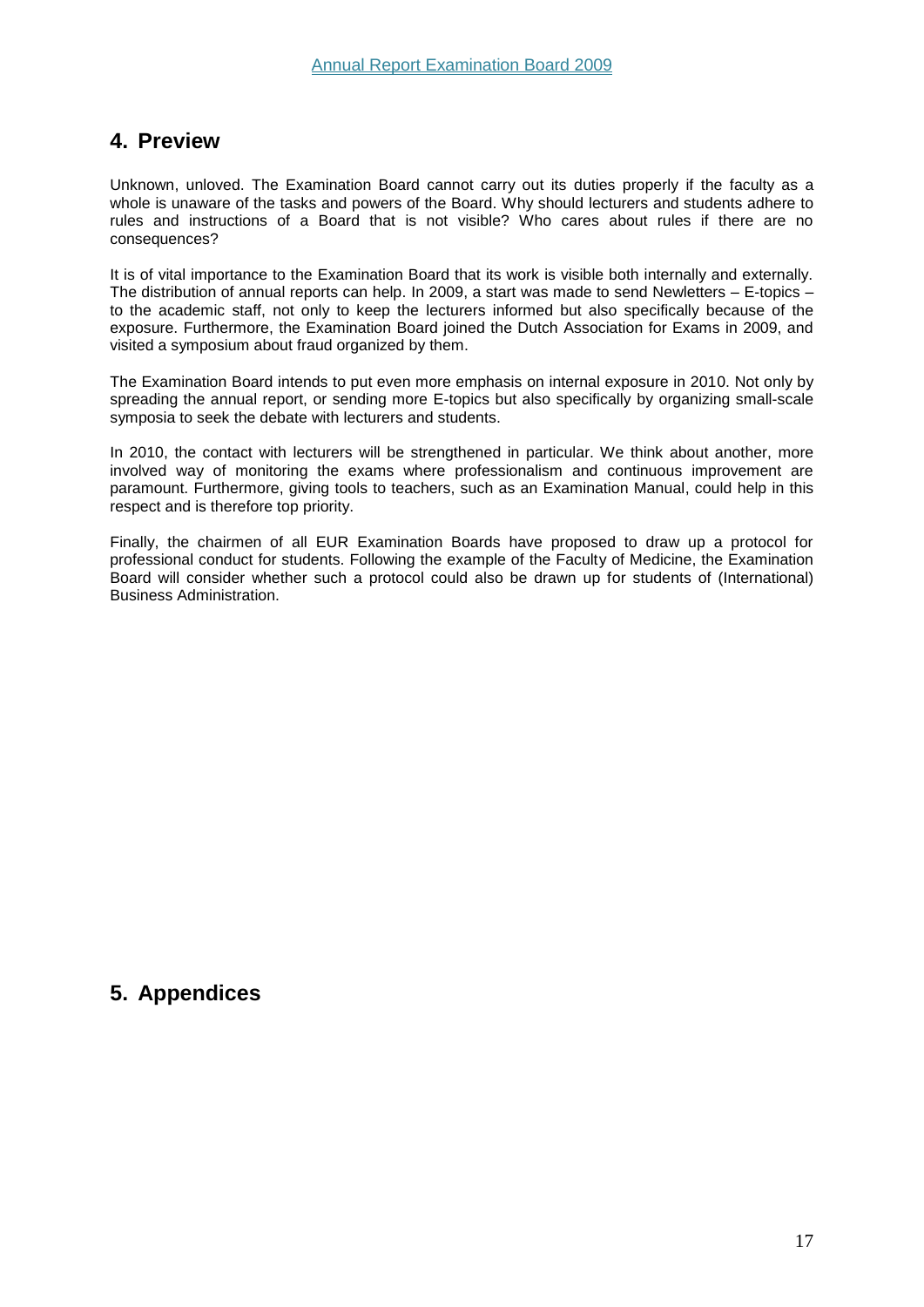## <span id="page-18-0"></span>*Appendix A. Tasks of the Examination Board*

Generally, the following components can be discerned:

- 1. *A supervisory responsibility for / with regard to exams and examinations*. This responsibility is manifested in the competence of the Examination Board to:
	- a. award the certificate of the degree;
	- b. appoint the examiners;
	- c. control the quality of exams and examinations;
	- d. take disciplinary action in case of fraud;
	- e. supervise the practice of the examination rules with due observance of the common legal principles like equality, legal security, legitimacy, reasonableness, fair play and so on;
	- f. be a mediator or even a defendant in case of disputes or appeals.
- 2. *Legislation*: the Examination Board makes Rules and Guidelines concerning the examinations, for example rules for enrolment, rules concerning order during examinations, fraud, assessment criteria, classifications (like cum laude). Once a year new Rules and Guidelines are drawn up.
- 3. To grant exemptions from the rules in individual cases. *Tasks that are further defined in the Teaching and Examinations Regulation or 'Onderwijs- en Examenregeling'* (TER or OER) established by (or on behalf of) the dean. This concerns the granting of exemption by the OER in individual cases due to personal circumstances or on grounds of the hardship clause (if a rule in an individual case leads to unreasonable consequences). A few examples are: the granting of exemptions for subjects, the admission to the premaster programmes with regard to the master programme, the granting of transition to the Master programme, the interim advice within the framework of the binding study advice, the adjustment of the norm of the binding study advice in the case of personal circumstances, granting an extra and/or accelerated examinations opportunities, the establishment of a free master programme.
- 4. In addition, on behalf of the Dean of the Rotterdam School of Management, the chairman of the Examination Board grants *admission statements* to the MSc-programmes.
- 5. *Advisory tasks*: three times a year the Examination Board issues an advice to every first year student concerning his success-rate. Furthermore the Examination Board advises the Dean regarding his Teaching and Examination Regulations.
- 6. *Other*, such as delegations in selection committees and the 'colloquium doctum' committee.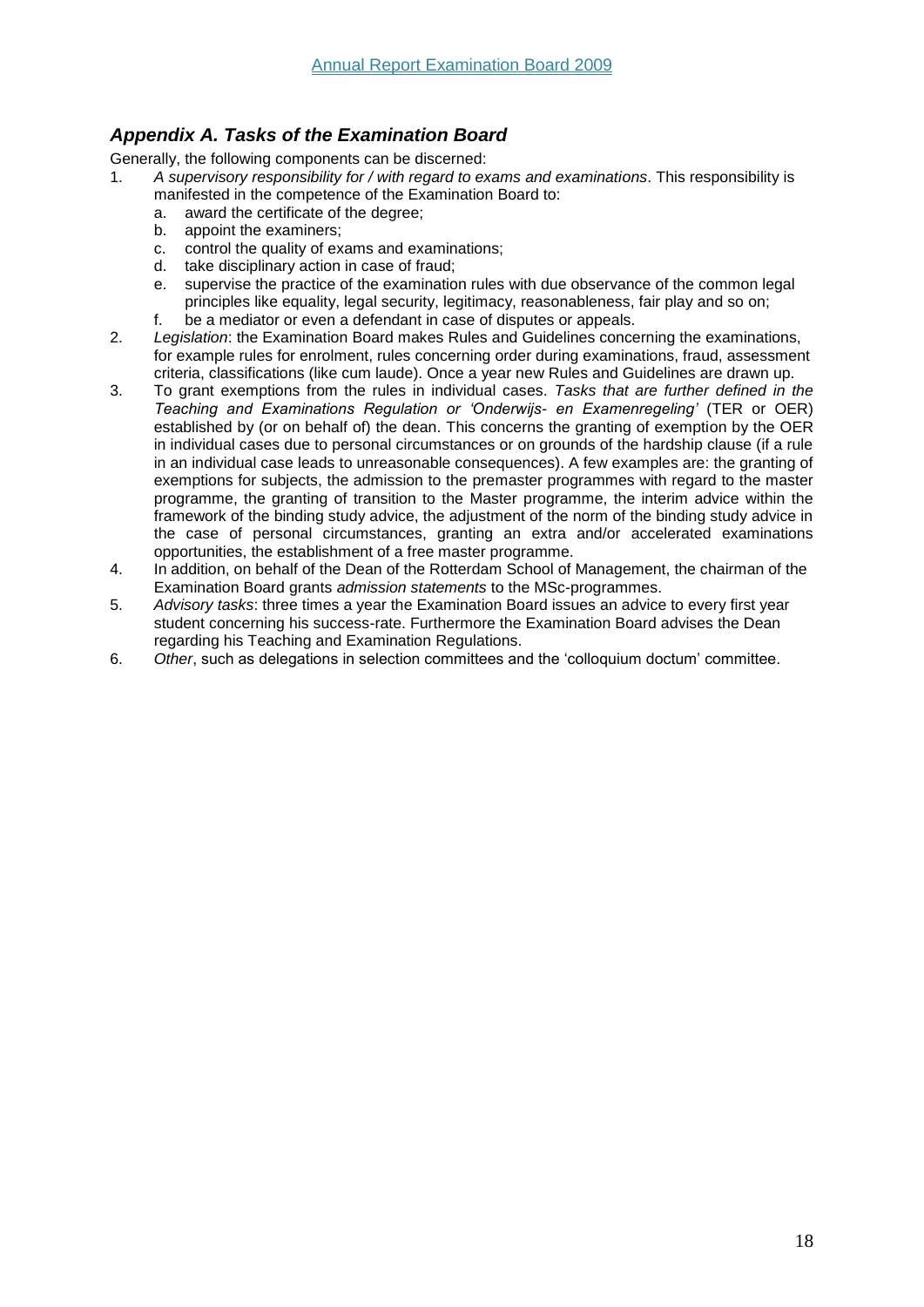| <b>Programme</b> | 2007 | 2008 | 2009 | <b>CROHO</b>             | language | ects | Ft/pt |
|------------------|------|------|------|--------------------------|----------|------|-------|
| BScBA*           | 2250 | 2327 | 2585 | 50015                    | Ned.     | 180  | ft    |
| BScIBA*          | 1160 | 1209 | 1249 | 50952                    | Eng.     | 180  | ft    |
| MScBA**          | 1930 | 2175 | 2035 | 60644                    | Eng.     | 60   | ft    |
| <b>PTO</b>       | 300  | 301  | 273  | 60644                    | Ned.     | 60   | ft    |
| MSclm/CEMS       | 220  | 155  | 125  | 60256                    | Eng.     | 90   | ft    |
| <b>MScGM</b>     | 72   | 103  | 107  | $-60644$                 | Eng.     | 120  | ft    |
| <b>MPhil</b>     | 30   | 27   | 21   | 60313                    | Eng.     | 120  | ft    |
| Hbo-premaster NL | 550  | 396  | 274  |                          | Ned.     | 65   | ft    |
| Hbo-premaster EN | 110  | 96   | 102  | $\overline{\phantom{0}}$ | Eng.     | 65   | ft    |
| totaal           | 6622 | 6789 | 6771 |                          |          |      |       |

# <span id="page-19-0"></span>*Appendix B. Students per programme 2007, 2008 en 2009*